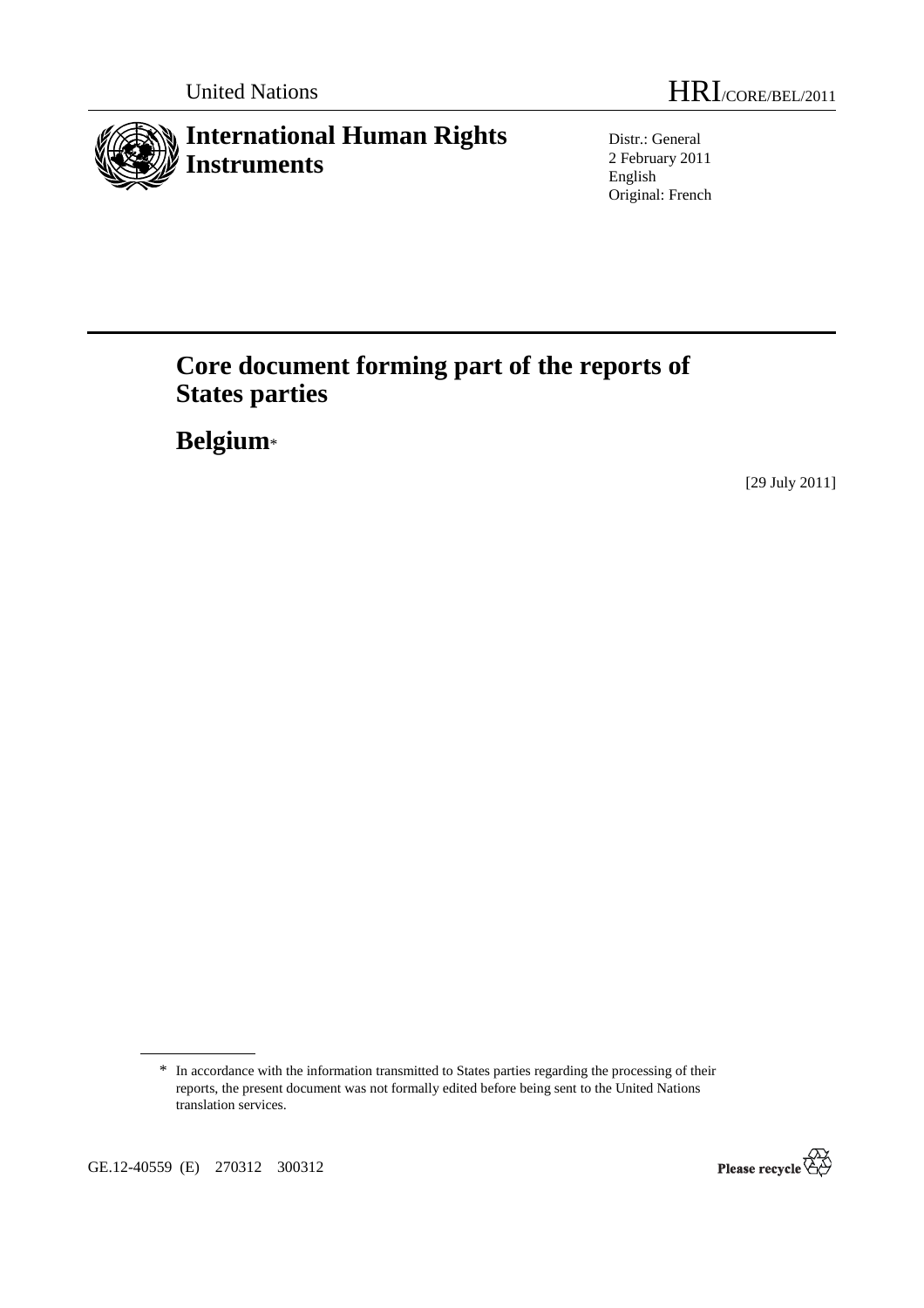## Contents

| Chapter |    |    |                                                                                                                   | Paragraphs  | Page           |
|---------|----|----|-------------------------------------------------------------------------------------------------------------------|-------------|----------------|
| I.      |    |    |                                                                                                                   | $1 - 101$   | 4              |
|         | А. |    | Demographic, economic, social and cultural characteristics of the State                                           | $1 - 16$    | $\overline{4}$ |
|         |    | 1. |                                                                                                                   | $1 - 6$     | $\overline{4}$ |
|         |    | 2. |                                                                                                                   | $7 - 16$    | $\overline{4}$ |
|         | В. |    |                                                                                                                   | $17 - 101$  | 5              |
|         |    | 1. |                                                                                                                   | $17 - 22$   | 5              |
|         |    | 2. |                                                                                                                   | $23 - 34$   | 6              |
|         |    | 3. |                                                                                                                   | $35 - 44$   | 7              |
|         |    | 4. |                                                                                                                   | $45 - 71$   | 8              |
|         |    | 5. |                                                                                                                   | $72 - 85$   | 10             |
|         |    | 6. |                                                                                                                   | $86 - 101$  | 13             |
| П.      |    |    | General framework for the protection and promotion of human rights                                                | $102 - 154$ | 15             |
|         | А. |    |                                                                                                                   | 102         | 15             |
|         |    | 1. | Ratification of the main international human rights instruments                                                   | 102         | 15             |
|         |    | 2. | Ratification of other United Nations human rights and related treaties.                                           | 102         | 16             |
|         |    | 3. |                                                                                                                   | 102         | 17             |
|         |    | 4. | Conventions of the United Nations Educational, Scientific and                                                     | 102         | 18             |
|         |    | 5. | Conventions of the Hague Conference on Private International Law                                                  | 102         | 18             |
|         |    | 6. | Geneva Conventions and other treaties on international humanitarian                                               | 102         | 18             |
|         |    | 7. |                                                                                                                   | 102         | 19             |
|         | Β. |    | Legal framework for the protection of human rights at the national level                                          | $103 - 126$ | 19             |
|         |    | 1. |                                                                                                                   | 103         | 19             |
|         |    | 2. | Incorporation of human rights treaties into the national legal system                                             | 104         | 20             |
|         |    | 3. |                                                                                                                   | $105 - 111$ | 20             |
|         |    | 4. |                                                                                                                   | $112 - 126$ | 22             |
|         | C. |    | Framework within which human rights are promoted at the national level                                            | $127 - 143$ | 24             |
|         |    | 1. |                                                                                                                   | 127         | 24             |
|         |    | 2. |                                                                                                                   | 128         | 24             |
|         |    | 3. |                                                                                                                   | 129         | 26             |
|         |    | 4. | Raising human rights awareness among public officials and other                                                   | 130         | 26             |
|         |    | 5. | Promotion of human rights awareness through educational<br>programmes and Government-sponsored public information | $131 - 132$ | 26             |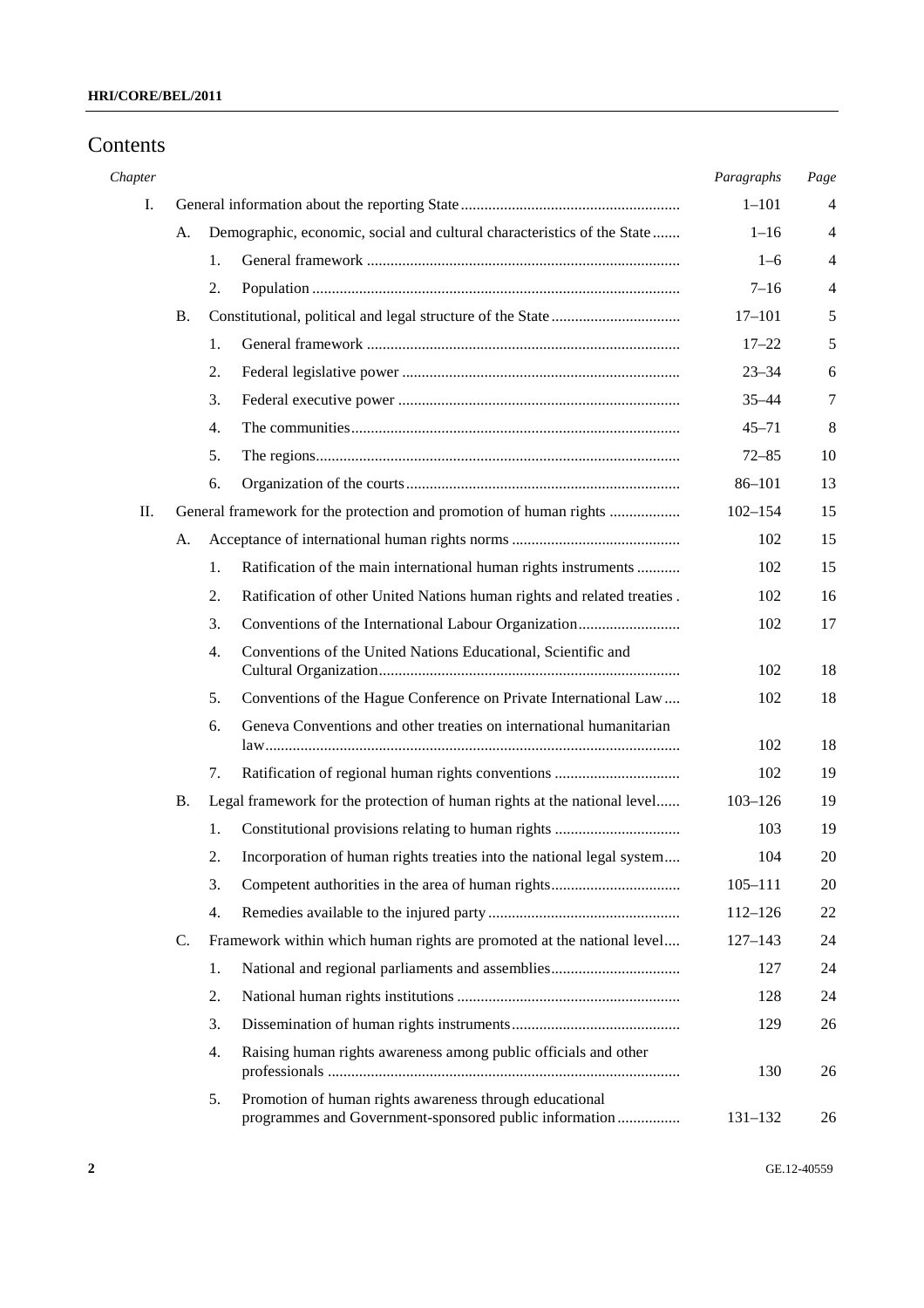## **HRI/CORE/BEL/2011**

|    |    | 6. | Promotion of human rights awareness through the mass media            | 133         | 26 |
|----|----|----|-----------------------------------------------------------------------|-------------|----|
|    |    | 7. | Role of civil society, including non-governmental organizations       | 134–136     | 26 |
|    |    | 8. |                                                                       | 137         | 27 |
|    |    | 9. |                                                                       | 138-143     | 27 |
|    | D. |    |                                                                       | $144 - 153$ | 28 |
|    | Е. |    |                                                                       | 154         | 29 |
| Ш. |    |    | Information on non-discrimination and equality and effective remedies | $155 - 199$ | 29 |
|    |    | 1. |                                                                       | $155 - 164$ | 29 |
|    |    | 2. | Combating racism, extremism, xenophobia and anti-Semitism             | $165 - 169$ | 31 |
|    |    | 3. | Rights of lesbian, gay, bisexual and transgender persons in Belgium   | $170 - 173$ | 32 |
|    |    | 4. |                                                                       | 174–193     | 32 |
|    |    | 5. |                                                                       | 194–199     | 35 |
|    |    |    |                                                                       |             | 37 |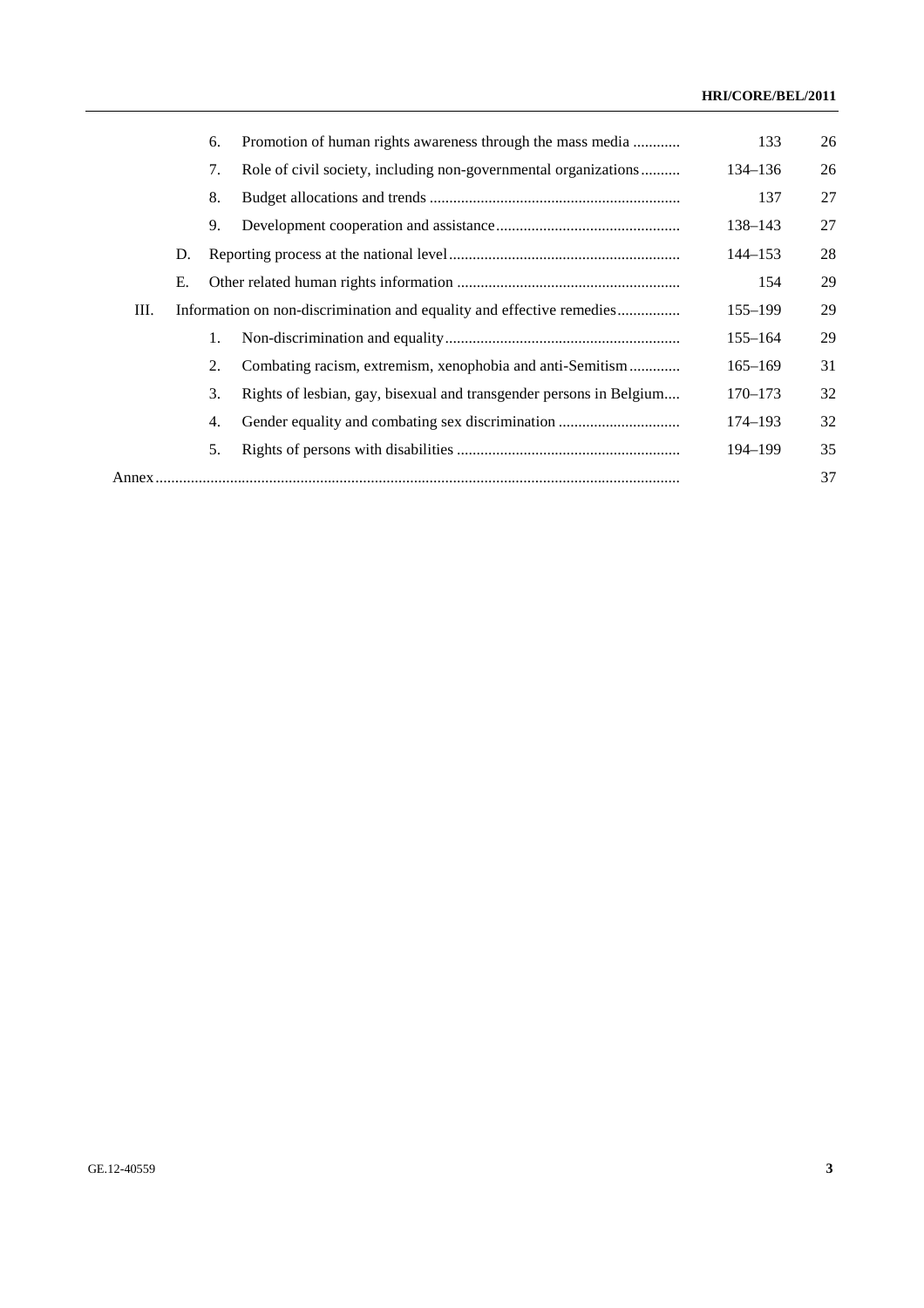## **I. General information about the reporting State**

## **A. Demographic, economic, social and cultural characteristics of the State**

### **1. General framework**

1. Belgium has an area of  $30,519 \text{ km}^2$  and is bounded to the north by the Netherlands, to the east by Germany and Luxembourg, and to the south and west by France.

2. The country is situated in one of the most heavily populated and busiest trading areas in the world and is at the heart of a highly urbanized major economic zone that stretches from London to Milan and contains half of Europe's main cities – more than 80 urban centres with populations of over 200,000. This zone is also the main communications and trade artery in Europe.

3. Belgium is thus at the crossroads between the economic and urban backbone of Europe and the busy stretch of North Sea coastline between Le Havre and Hamburg. It has comprehensive communications networks that cover the whole country and connect it with neighbouring countries, thereby facilitating domestic travel and international links.

4. By virtue of its geographical position, Belgium has throughout its history been a meeting place, a gateway and a land of welcome for people, ideas and businesses.

5. Belgium has long been open to international cooperation. In 1921, it signed an agreement with Luxembourg to abolish restrictions on trade, establish a common customs tariff and adopt a single financial and commercial policy, paving the way for the later process of European integration. In 1951, it was a founding member of the European Coal and Steel Community, which envisaged the free movement of coal and steel products between its six members. The Belgian capital, Brussels, hosts the headquarters of several European institutions, the North Atlantic Treaty Organization (NATO) and some 850 international non-governmental organizations.

6. Belgium, as part of the Belgian-Luxembourg Economic Union (BLEU), has the highest volume of exports per capita in the world. The Union itself accounts for 3.4 per cent of total world exports, ranking ninth among the world's economic powers. Ninety per cent of its exports, representing about two thirds of gross national product, go to other industrialized countries, including 75 per cent to the member States of the European Union. Its exports are highly diversified, consisting of transport equipment, non-precious metals, electrical machinery and equipment, chemicals and pharmaceuticals, plastics, textiles, gems, etc.

### **2. Population**

7. In 2005 the population of Belgium passed the 10.5 million mark. A century earlier, it was barely 6 million and growing at a steady 1 per cent a year.

8. The country now has about 10.8 million inhabitants. According to the latest forecasts of the Federal Planning Bureau, the population will have risen to 11.5 million by 2020 and possibly 12.6 million by 2050, largely as a result of immigration.

9. The proportion of foreigners in the population has risen fast over the past century. In 1920 they represented only 2 per cent of the total population; today they account for over 9 per cent. The proportion of foreigners in the population is expected to rise further still. Between 1998 and 2008 the number of immigrants per year rose fivefold, from 11,700 to 63,900.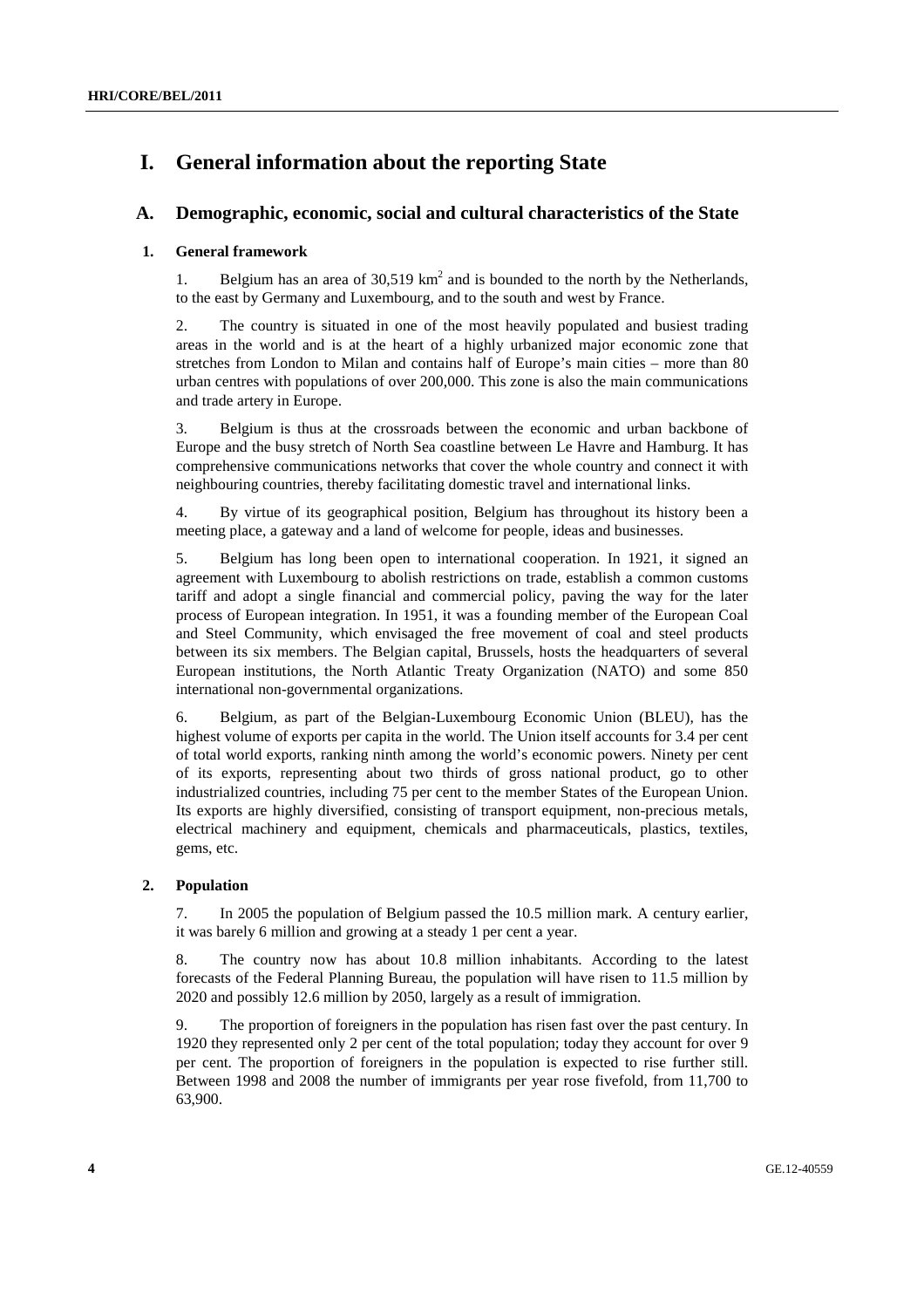10. However, the most significant demographic change will not be the increase in the number of inhabitants but changes in the age structure of the population. In the midtwentieth century, about a tenth (11 per cent) of the population was over 65 years of age; today the figure is about a fifth (17 per cent) and it may reach a quarter (26 per cent) by 2050.

11. This phenomenon, known as "population ageing", can be observed in practically all industrialized countries, but is particularly pronounced in Belgium. In fact, according to a United Nations report on the subject, Belgium, with 23.0 per cent of its population over the age of 60, is among the 10 countries with the oldest populations in the world.

12. The causes of population ageing are well known: lower mortality and fertility rates. Over the past century, Belgium has witnessed a spectacular fall in infant mortality, from over 150 per thousand live births in 1900 to less than 10 per thousand in 2010 (8/1,000 for boys and 6/1,000 for girls). At the same time, there has been a considerable increase in life expectancy, from an average of 45 years at the beginning of the twentieth century to 79 years today (77 years for men and 82 years for women).

13. The other cause of population ageing is the fall in the fertility rate. As in most other industrialized countries, the fertility rate in Belgium has fallen to below two children per woman, falling from an average of 2.64 children per woman in 1960–1964 to 1.6 in 1980– 1999. The fertility rate currently stands at about 1.8 children per woman. It is forecast to rise to 1.85 within a few years but, as in most other industrialized countries, will probably remain below replacement level (2.1 children) at least until 2050.

14. Some figures on the number of inhabitants per region and the origin of foreigners: as at 1 January 2010, Belgium had 10,839,905 inhabitants, of whom 5,527,684 were women and 5,312,221 were men. This figure includes all Belgians and foreigners whose main residence is in Belgium, but excludes international civil servants and the like and military personnel stationed in the country.

15. In 2010, the Flemish Region had 6,251,983 inhabitants, the Walloon Region (including the German-speaking area) 3,498,380, and the Brussels-Capital Region 1,089,538.

16. As at 1 January 2006, the number of nationals of European Union countries living in Belgium was 625,000, or 65 per cent of the total foreign population. The five countries from outside the European Union with the highest number of nationals living in Belgium are Morocco, Turkey, the United States of America, the Democratic Republic of the Congo and Algeria. Nationals of the Maghreb countries and Turkey represent 29 per cent of the foreign population. In all, 37 per cent of the foreigners resident in Belgium live in Flanders, 35 per cent in the Walloon Region and 28 per cent in the Brussels-Capital Region.

## **B. Constitutional, political and legal structure of the State**

#### **1. General framework**

17. In 1831, the constituent body established a democratic State ruled by law and based on a flexible separation of powers, in the form of a parliamentary monarchy and a decentralized unitary State (State, provinces, communes).

18. This configuration has been transformed by the establishment of a federal State composed of communities and regions.

19. The division of powers is based essentially on devolution of the responsibilities, both *ratione materiae* and *ratione loci*, exercised by the federal authority, the communities and the regions.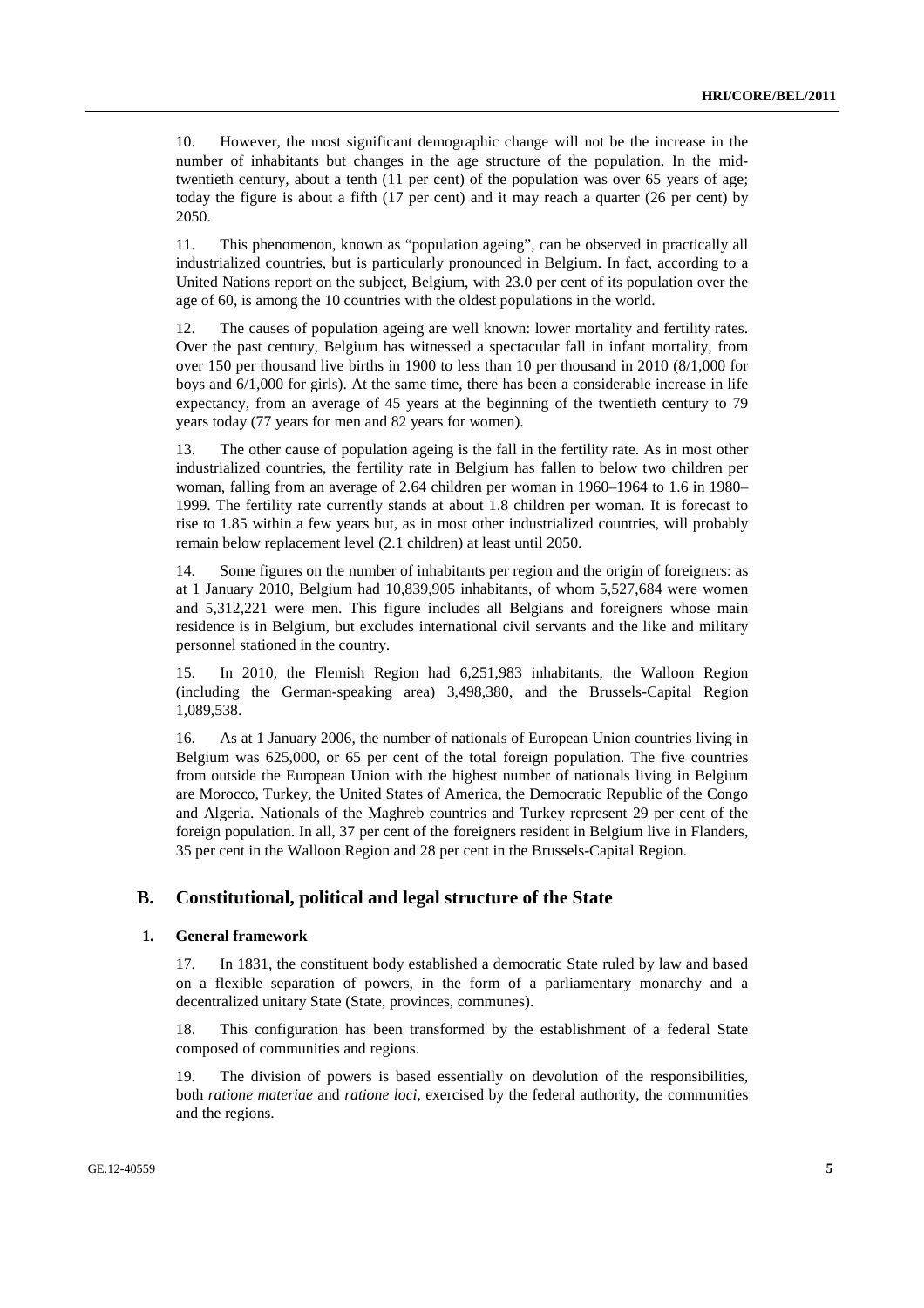20. The communities and regions are not subordinate entities, like the provinces and communes, but have the same standing as the federal authority. In terms of their responsibilities, they have the same power as the federal authority, since their legislation, in the form of decrees and ordinances, has equal force in law.

21. The 1994 Constitution stipulates that Belgium comprises:

 (a) Three communities: the French Community, the Flemish Community and the German-speaking Community;

 (b) Three regions: the Walloon Region, the Flemish Region and the Brussels-Capital Region;

 (c) Four language regions: the French-speaking region, the Dutch-speaking region, the bilingual Brussels-Capital region and the German-speaking region. Every commune in the country belongs to one of these language regions.

 The communities and regions are federate entities with their own political bodies. The language regions are simply political divisions of Belgian territory.

22. The federal authority not only has powers to act in matters for which it has formal responsibility under the Constitution and the law; it also exercises powers that are not expressly assigned to the communities and regions.

#### **2. Federal legislative power**

23. This power is exercised collectively by the King, the House of Representatives and the Senate.

24. The members of the two chambers represent the nation, not just the people who elected them. As required by the Constitution, the elected members of each chamber are divided into a French-language group and a Dutch-language group in the manner prescribed by law.

25. The two chambers convene automatically each year and must remain in session for at least 40 days. The King announces the closure of the session. He may adjourn or dissolve the chambers under the conditions established by the Constitution. Any parliamentarian appointed as a minister by the King vacates his seat and resumes his term of office only when his ministerial functions have ended.

26. The power to initiate legislation is vested in each branch of the federal legislature: bills (submitted by the executive) and proposals for legislation (submitted by parliament) are brought before the upper or lower house.

27. Except in the case of the budget and laws requiring a special majority, a so-called "alarm bell" mechanism operates to prevent the adoption of any bill or proposed legislation containing provisions that might seriously affect relations between the language groups. In such cases, parliamentary discussion is suspended for 30 days pending a reasoned opinion from the Council of Ministers.

28. The House of Representatives has 150 members elected by direct universal suffrage. To be eligible, candidates must be Belgian, enjoy civil and political rights, be at least 21 years of age and be resident in Belgium. The term of office of a deputy is four years; such office cannot be held concurrently with that of regional or community councillor or minister.

29. The House of Representatives has sole political oversight of federal government policy (investiture and motions of no confidence). Likewise, it has exclusive responsibility in budgetary matters since it alone passes the Financial Accounts Act and approves the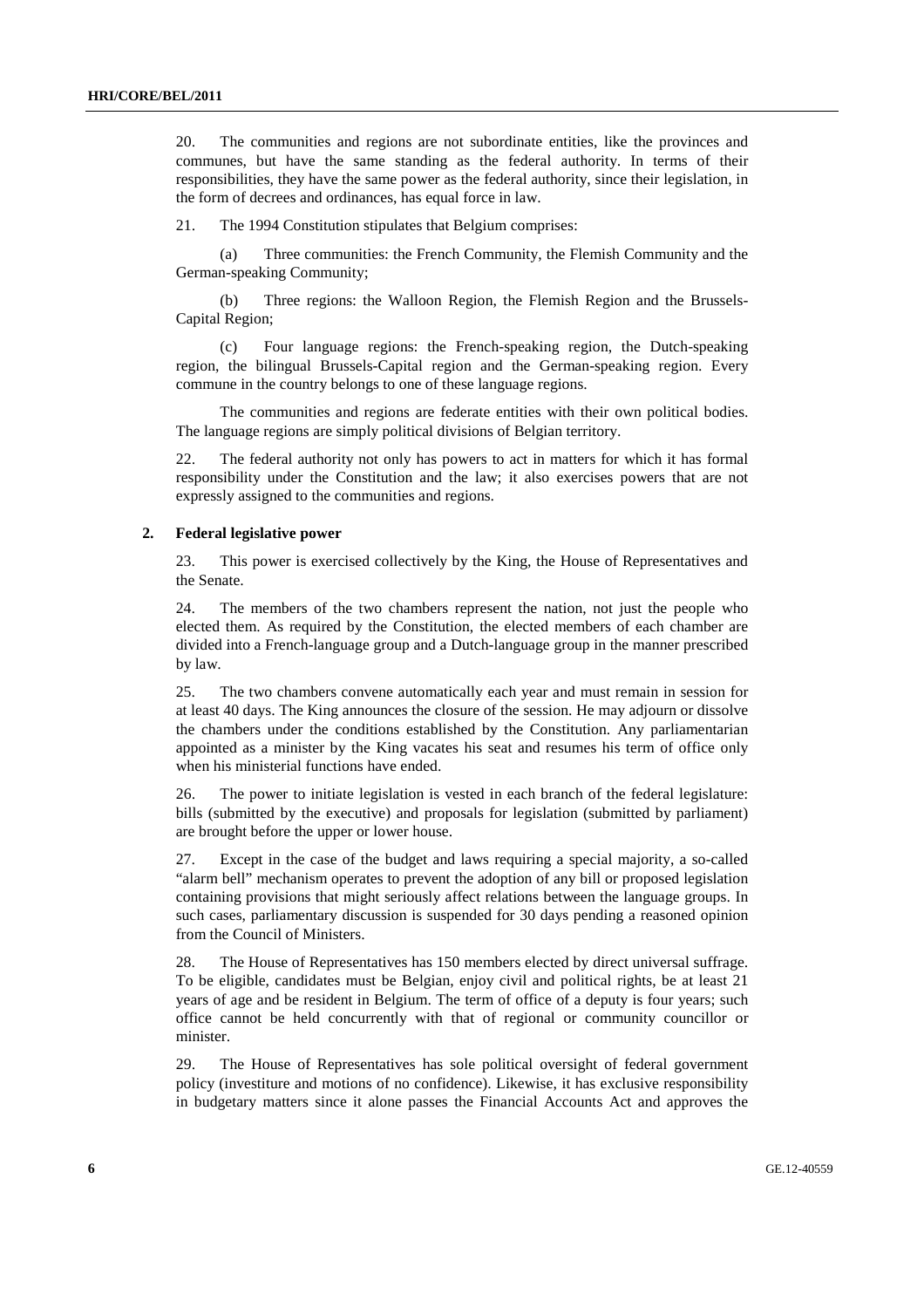budget. The House also has exclusive responsibility in matters of naturalization, the criminal and civil liability of ministers, and the size of the armed forces.

- 30. The Senate comprises 71 senators, as follows:
	- 40 senators elected directly by the Dutch (25) and French (15) electoral colleges
	- 21 senators appointed from within the community councils, with 10 being appointed by the Flemish Community Council, 10 by the French Community Council and one by the German-speaking Community Council
	- 10 co-opted senators, chosen by senators in the above two categories, 6 being selected by Dutch-speaking senators and 4 by French-speaking senators
	- Senators by right, i.e. members of the royal family who automatically become members of the Senate at the age of 18 years but are not entitled to speak or vote until the age of 21 years

31. The configuration of the Senate aims to meet three requirements: the need for democratic legitimacy (directly elected senators); the need for the federate entities to be represented (senators from the community councils); and the need for symbolic parity (equal numbers of senators appointed by the community councils).

32. The minimum age requirement to be elected senator is 21 years.

33. In certain matters, the Senate has the same powers as the House (perfect bicameral system), namely: the declaration of the revision of the Constitution and the revision itself; the passage of certain laws regarded as affecting the basic structures and fundamental interests of the State; certain matters in the field of international relations (treaty-ratification instruments); the organization of the courts and tribunals and legislation relating to the Council of State; and laws approving cooperation agreements between the State, the communities and the regions.

34. The Senate has exclusive responsibility for the resolution of conflicts of interest between the federal and the federate parliamentary assemblies. In addition, draft instruments for the ratification of international treaties, which must be adopted by the two assemblies, are presented by the Government first to the Senate and then to the House, thus giving the former a more important role in international affairs.

#### **3. Federal executive power**

35. Federal executive power, as regulated by the Constitution, rests with the King. In fact, the executive is a structure with two heads, since it includes the King and ministers. The Constitution confers on the King a number of powers whose scope has evolved over time, even though the actual text of the Constitution has not changed.

36. The person of the King is inviolable:

- At the civil level: no action may be brought against him except in matters relating to his estate, in which case he is represented by the administrator of the civil list.
- At the criminal level: no prosecution may be brought against him.
- At the political level: only the minister who countersigns or endorses the royal enactment bears responsibility. These privileges apply only to the King himself, not to members of his family.

37. The King ascends the throne only after taking an oath before the two chambers in joint session. The King appoints and dismisses ministers, such offices being reserved exclusively for Belgians.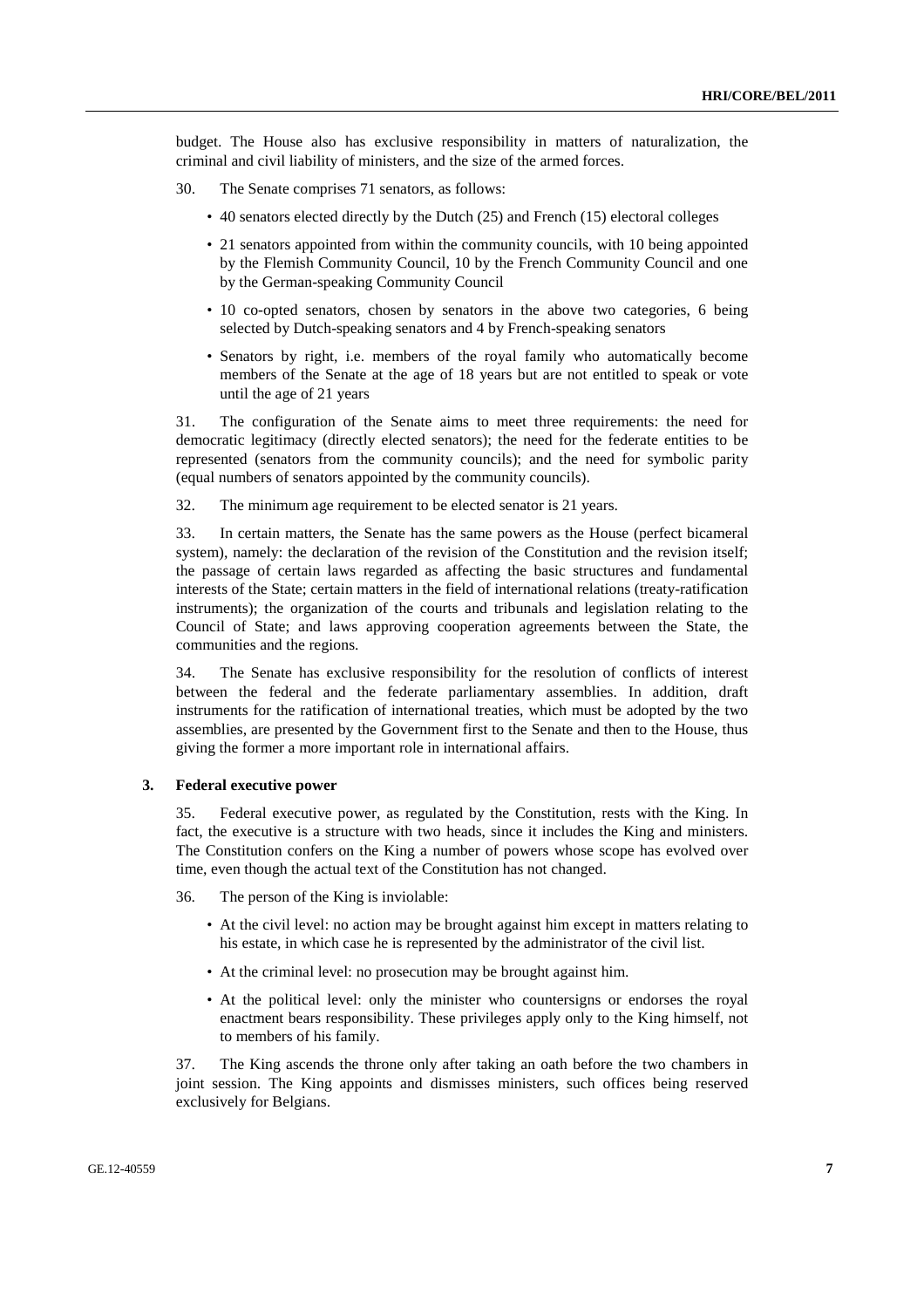38. The Council of Ministers has a maximum of 15 members, with as many Frenchspeaking as Dutch-speaking ministers (principle of parity), with the possible exception of the Prime Minister.

39. Ministers are accountable to the House of Representatives. No minister can be prosecuted or investigated for any opinions expressed in the exercise of his or her duties.

40. Ministers can only be tried by the Court of Appeal for offences committed in the exercise of their duties, or for offences that were not committed in the exercise of their duties but for which they are tried while in office. The law determines how to proceed against them, at both the prosecution and the trial stage.

41. The King appoints or dismisses federal secretaries of State, who, as assistants to ministers, are members of the Federal Government but not of the Council of Ministers.

42. The King confers ranks in the Armed Forces and makes appointments to positions in the general administration and foreign service, except in cases prescribed by law.

43. The King issues the necessary regulations and decrees for the implementation of laws. He approves and promulgates the laws.

44. The King appoints judges and executes decisions and judgements, and may grant pardons. He also has the right to mint coinage in execution of the law and to confer honorary titles of nobility and award military honours in keeping with the requirements of the law.

#### **4. The communities**

45. Each of the community and regional entities has a parliament and a government.

46. Jurisdiction in the Flemish Region is exercised by the organs of the Flemish Community. The Flemish Region and Community therefore share a single set of institutions. This is not the case with the French Community, the German-speaking Community, the Walloon Region or the Brussels-Capital Region.

#### *(a) Parliaments*

47. The Flemish parliament has 124 members, of whom 118 are directly elected in the Flemish Region and 6 are members of the Dutch-language group in the parliament of the Brussels-Capital Region.

48. The parliament of the French Community has 94 members, of whom 75 are members of the parliament of the Walloon Region and 19 are elected by the Frenchlanguage group of the parliament of the Brussels-Capital Region.

49. The parliament of the German-speaking Community consists of 25 directly elected representatives.

50. The mandate of a member of parliament is theoretically incompatible with that of a deputy or senator, except for community senators who represent their community in the Federal Senate. The ban on holding two offices simultaneously concerns only federal parliamentary duties and regional or community parliamentary duties. It is still constitutionally possible to be both a member of a regional council and a member of a community council.

51. Three parliaments (the Flemish parliament and the parliaments of the French Community and the Walloon Region) have limited "constitutive autonomy", which means they can adopt, by qualified majority, decrees dealing with issues relating to elections and to the composition and operation of the parliament and government.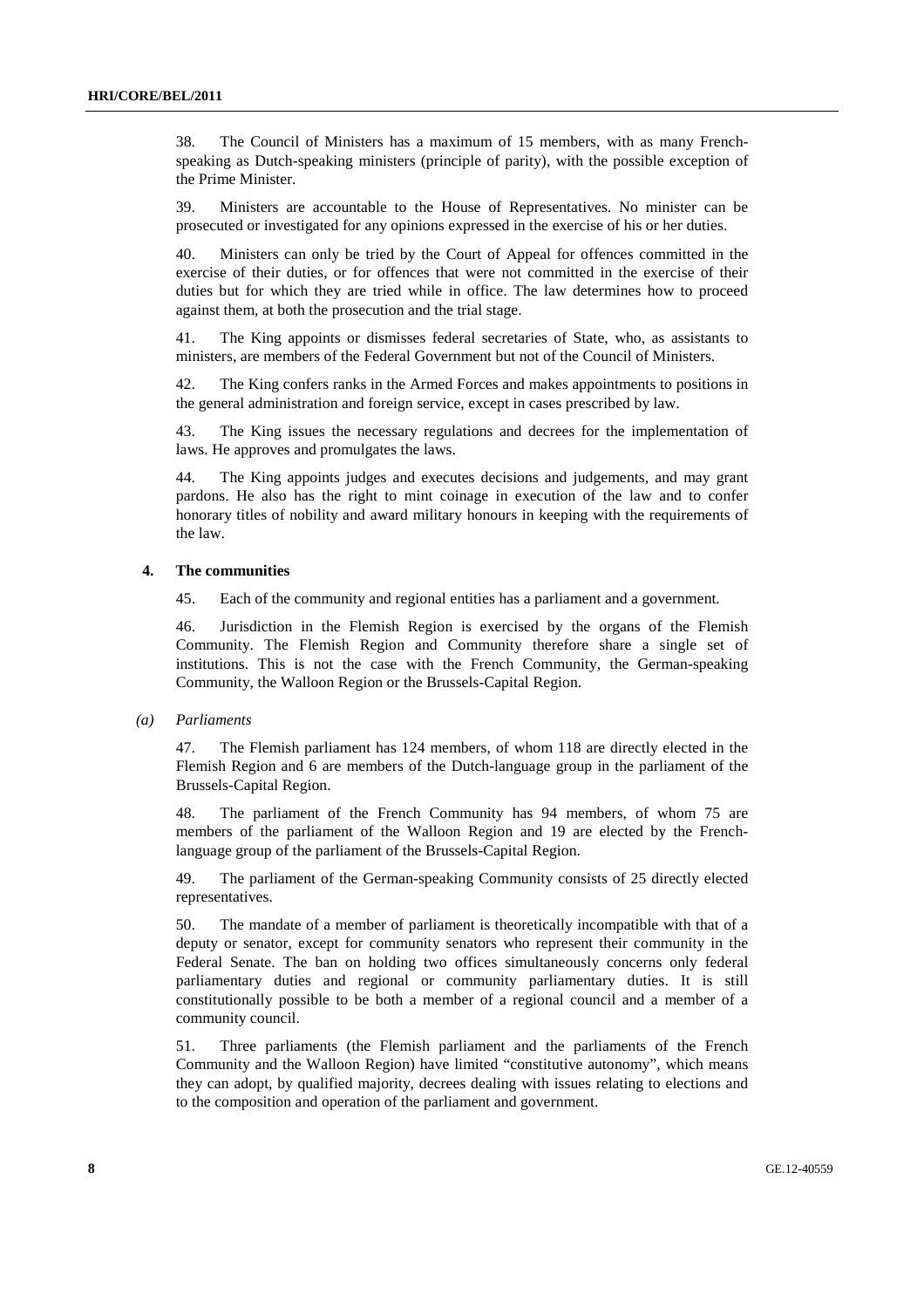52. Members of community and regional parliaments are elected for a period of five years. All of them are replaced after five years; the parliaments cannot be dissolved before the end of the parliamentary term.

 *(b) Governments* 

53. The members of community and regional governments are elected by their parliaments, but are not necessarily members of parliament. They are sworn in by the speaker of the parliament that elected them. Their political and judicial responsibilities are based on those of their federal counterparts.

 *(c) Community powers* 

54. Community powers cover the following matters:

55. *Cultural matters*. The constituent body did not make a detailed list of the subjects that come under the heading of "cultural matters". Lawmakers, in a law adopted by qualified majority, identified 17 items in this area such as language protection, the arts, cultural heritage, support for the press, youth policy, leisure activities and intellectual, ethical, artistic and social pursuits.

56. *Education*. Responsibility for virtually all education, from nursery schools to universities, has been transferred to the communities, which are responsible for organizing the education system and for recognizing and subsidizing education provided by other authorities.

57. In this area, federal jurisdiction is limited to establishing when compulsory schooling is to start and to finish, the minimum requirements for awarding qualifications, and the pension scheme.

58. *Use of languages*. Article 30 of the Constitution provides that the language used is a matter of choice; language use can be regulated only by law, and then only for official documents and for judicial matters.

59. The French and Flemish communities are empowered to regulate the use of languages in three areas: administrative matters; education in establishments set up and subsidized by public authorities; and employer/employee relations, as well as companies' legal instruments and documents as required by law.

60. Community jurisdiction over the use of languages is exercised over a smaller area than other community powers. The federal parliament has jurisdiction for the bilingual Brussels-Capital Region, the German-speaking region, services that operate beyond the language region in which they are based, the federal and international institutions designated by law whose activities cover more than one community, and communes with a special language regime.

61. Communities also exercise international functions within their jurisdiction.

62. Belgium is divided into four language regions:

(a) The Dutch-speaking region, comprising the five Flemish provinces;

(b) The French-speaking region, comprising the five Walloon provinces except for the nine communes of the German-speaking region that belong to the province of Liège;

(c) The bilingual Brussels-Capital Region, comprising the 19 communes in the district of the same name.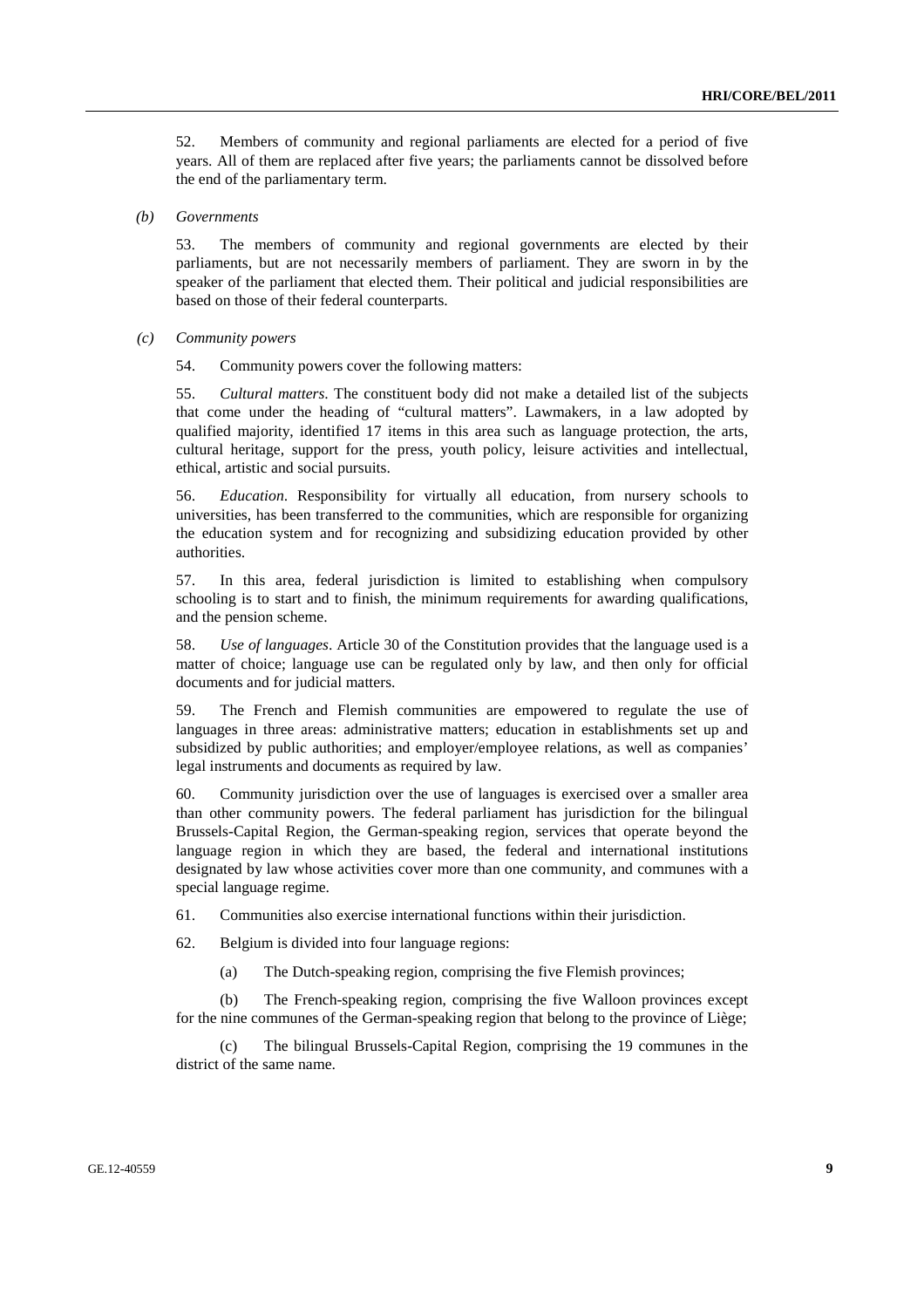*(d) Special regime for the German-speaking Community* 

63. The Constitution confers on this community the same powers as the two other communities, but they are determined by a simple-majority law.

64. It can also exercise certain powers drawn from the Walloon Region, on the basis of agreements reached between the governments of the two entities.

65. To avoid a proliferation of public bodies, the constituent body gave the legislature the discretion to entrust to the German-speaking Community certain tasks which are usually the responsibility of other administrative authorities.

66. The parliament of the German-speaking Community comprises 25 members elected by universal suffrage. Its government, which includes four members elected by the Council, has its own administration.

67. The legislature has granted special status, in the form of "linguistic facilities", to communes with relatively large linguistic minorities bordering on the language regions and around Brussels.

68. "*Person-related matters*". This term covers matters which, by their very nature, are closely related to the individual's personal and social development.

69. Under a special law, such matters are divided into two categories:

(a) Health policy, which covers policy on medical care, health education and preventive medicine;

(b) Social assistance, which covers family policy, welfare, reception and integration of immigrants, policies on disabled persons, senior citizens and young people, and prisoners' welfare.

70. There are exceptions to these community powers: the federal authorities are responsible for health and disability insurance and some aspects of civil law, criminal law and the organization of youth courts, as well as for the implementation of the right of every person to social assistance, mainly through public welfare centres.

71. The Communities also exercise, within their jurisdiction, certain responsibilities for scientific research, development cooperation and the supervision of subordinate entities (provinces and communes).

#### **5. The regions**

72. Belgium has three regions, which are distinct from the three communities: the Flemish Region, the Walloon Region and the Brussels-Capital Region. Their powers and areas of jurisdiction are the same for the first two, but the Brussels-Capital Region has its own mechanisms, mainly because of the cohabitation of French and Dutch speakers within its territory and its status as the capital.

73. In Flanders, regional powers are exercised by the parliament and government of the Flemish Community.

74. The Walloon Region and the Brussels-Capital Region have their own parliaments and governments.

75. Regional powers cover the following (with some exceptions that are dealt with at the federal level):

- (a) Land-use planning and the protection of monuments and places of interest;
- (b) Most environmental and water policy matters;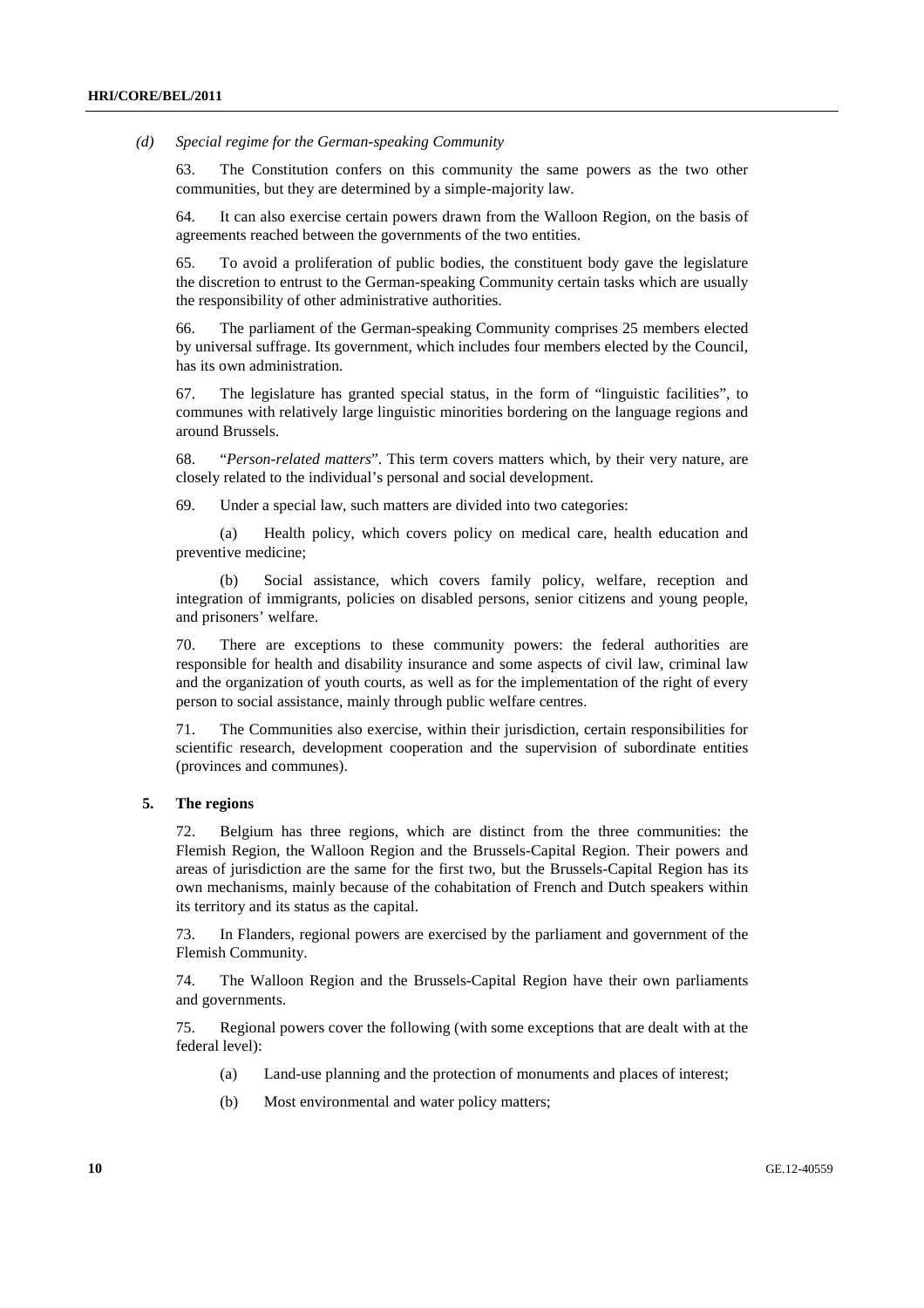(c) Rural development and nature conservation;

(d) Housing and inspections of accommodation that poses a risk to hygiene and public health;

(e) Various matters related to agriculture and fisheries;

(f) Economic matters such as economic policy, regional aspects of credit policy, sales and export policy and natural resources. On this point, it should be noted that, in exercising their powers, the regions must respect the economic union and monetary unity over which the federal State presides, as determined by the law and international treaties (within the framework of the European Union). The federal authorities have exclusive jurisdiction in the following areas: monetary policy, financial policy and savings protection, prices and incomes policy, competition and trade law, commercial law and company law, entry requirements for the professions, industrial and intellectual property, quotas and licences, labour law and social security law;

(g) Energy policy;

(h) Important prerogatives with regard to local communities (financing, organization and supervision);

(i) Employment (placement of workers, development of back-to-work programmes, application of the rules regarding foreigners);

(j) Public works and transport (roads, waterways, ports, dykes, public transport); equipping and operating public airports (with the exception of Brussels National Airport);

(k) Scientific research within their jurisdiction (as in the case of the communities), including research under international and supranational agreements and instruments and research in the field of development cooperation;

(l) International affairs that come under their remit.

76. It should be recalled that, at the moment, the communities and regions only have the powers attributed to them by a special law. Besides their fiscal powers, they do nevertheless have additional powers which allow them to:

- Adopt measures concerning the infrastructure needed to exercise their powers
- Establish decentralized services, institutions and enterprises or acquire an interest in them
- Adopt decrees establishing as offences breaches of their provisions and, within certain limits, the penalties for such breaches
- Carry out public expropriations

#### *(a) Special status of the Brussels-Capital Region*

77. The Brussels-Capital Region, which is comprised of 19 communes and which is the country's federal capital, exercises the same powers as the other two regions and has a parliament and a government (five members). As it straddles two communities, the Brussels-Capital Region does not enjoy constitutive autonomy. This means that the parliament cannot alter its own composition, its operating principles, or the status of its members.

78. The organization of the parliament is based on the principle of two language groups exercising their own powers and sharing responsibilities in the various parliamentary bodies. The parliament has 89 members (72 from the French-language group and 17 from the Dutch-language group). Excluding the speaker, the two groups are equally represented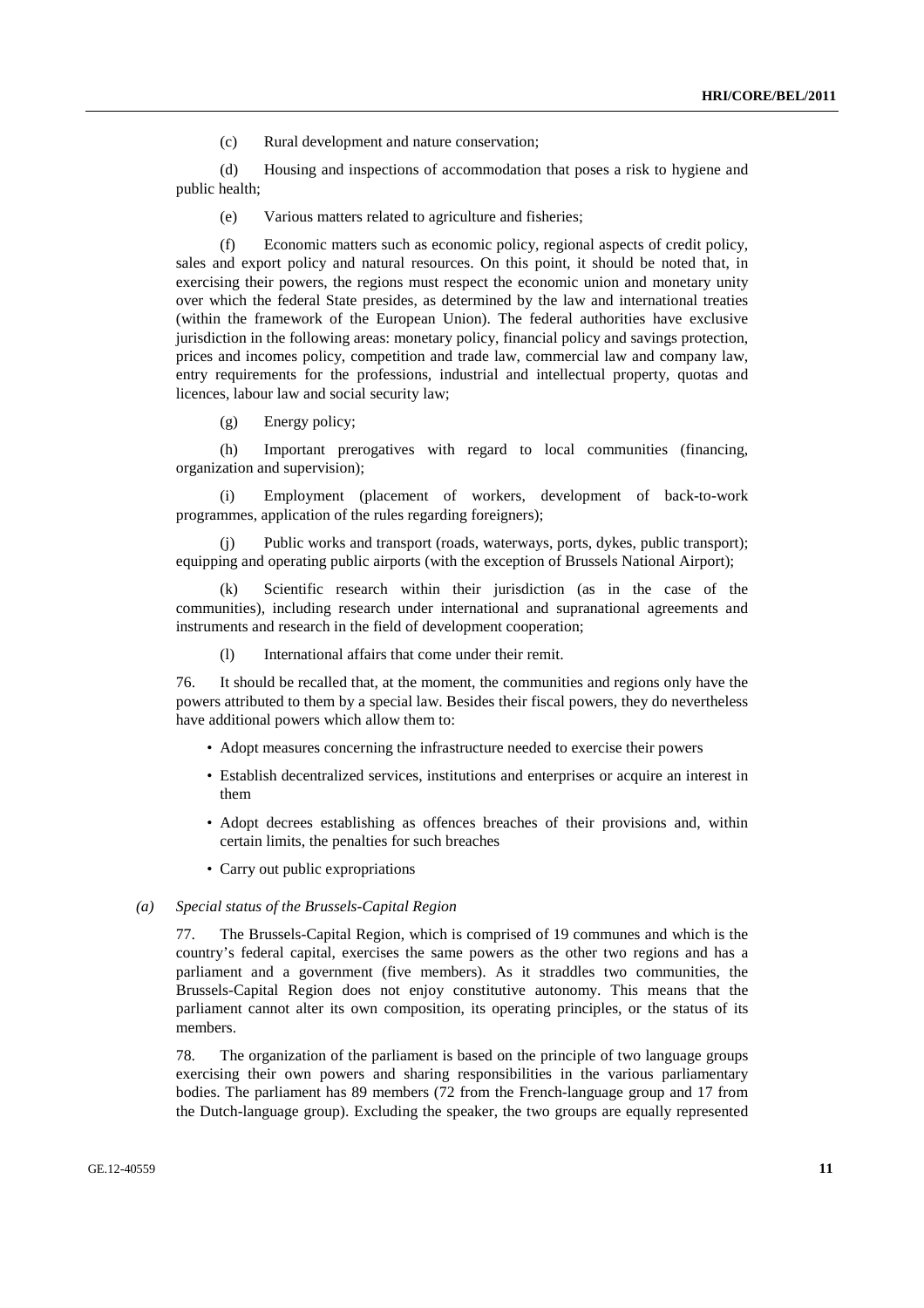in the government; two ministers are French-speaking and two Dutch-speaking. There are also three secretaries of state — at least one of whom is from the Dutch-language group who are not members of the government.

79. Community powers in the bilingual Brussels-Capital Region are exercised by the French Community Commission, the Flemish Community Commission and the Joint Community Commission.

80. Community matters related to only the French or the Flemish community are called "uni-communitarian" and are dealt with by the French or Flemish community commission under the supervision of their respective communities.

81. Person-related matters which cannot be linked exclusively to one community (*matières bi-personnalisables*) are managed by the Joint Community Commission, which is also responsible for community matters of common interest.

82. Cultural matters which are not related to a specific community constitute the "bicultural sector" and are managed by the federal authorities (major infrastructure for artsrelated activities).

#### *(b) Cooperation within the Belgian federal system and conflict resolution*

83. The Constitution has established the principle of "federal loyalty", which requires that neither the federation nor the federate entities should, in the exercise of their powers, upset the structural balance of the whole. An intricate network of mechanisms and procedures has been set up to preserve this balance, on which good relations between the many institutional entities in Belgium depend.

84. Three mechanisms have been set up to prevent, and if necessary resolve, conflicts of interest between the various entities. Such conflicts arise from political differences (when an initiative by one entity affects the interests of one or more other entities), not from violations of a rule of law:

 (a) *Consultation Committee:* this is made up of 12 members, 6 representing the Federal Government and 6 representing the community and regional governments. Its powers are established by law, and it takes decisions by consensus;

 (b) *Inter-ministerial conferences:* there are 15 of these. They offer a flexible structure for consultation and dialogue, as well as a forum conducive to the negotiation of cooperation agreements;

 (c) *Cooperation agreements:* State entities are authorized, and in some cases required, to conclude such agreements, which can relate to the establishment and joint management of common services and institutions, the joint exercise of powers or the development of joint initiatives. In the area of international relations, for example, agreements have been concluded between the competent entities on Belgium's representation in international organizations and on the procedures for signing international treaties.

85. The Constitutional Court is empowered to settle conflicts of jurisdiction. The Court, which is made up of 12 members (6 French-speaking and 6 Dutch-speaking, half of whom have judicial, and the other half parliamentary, backgrounds), hands down judgements when a legislative body violates the rules on the separation of powers or the articles of the Constitution relating to the principle of non-discrimination or the protection of philosophical and ideological minorities. Matters can be referred to the Constitutional Court by the various governments and by speakers of parliament at the request of two thirds of their members. An appeal can also be lodged by any private individual who can prove a personal interest within six months of the official publication of the contested provision.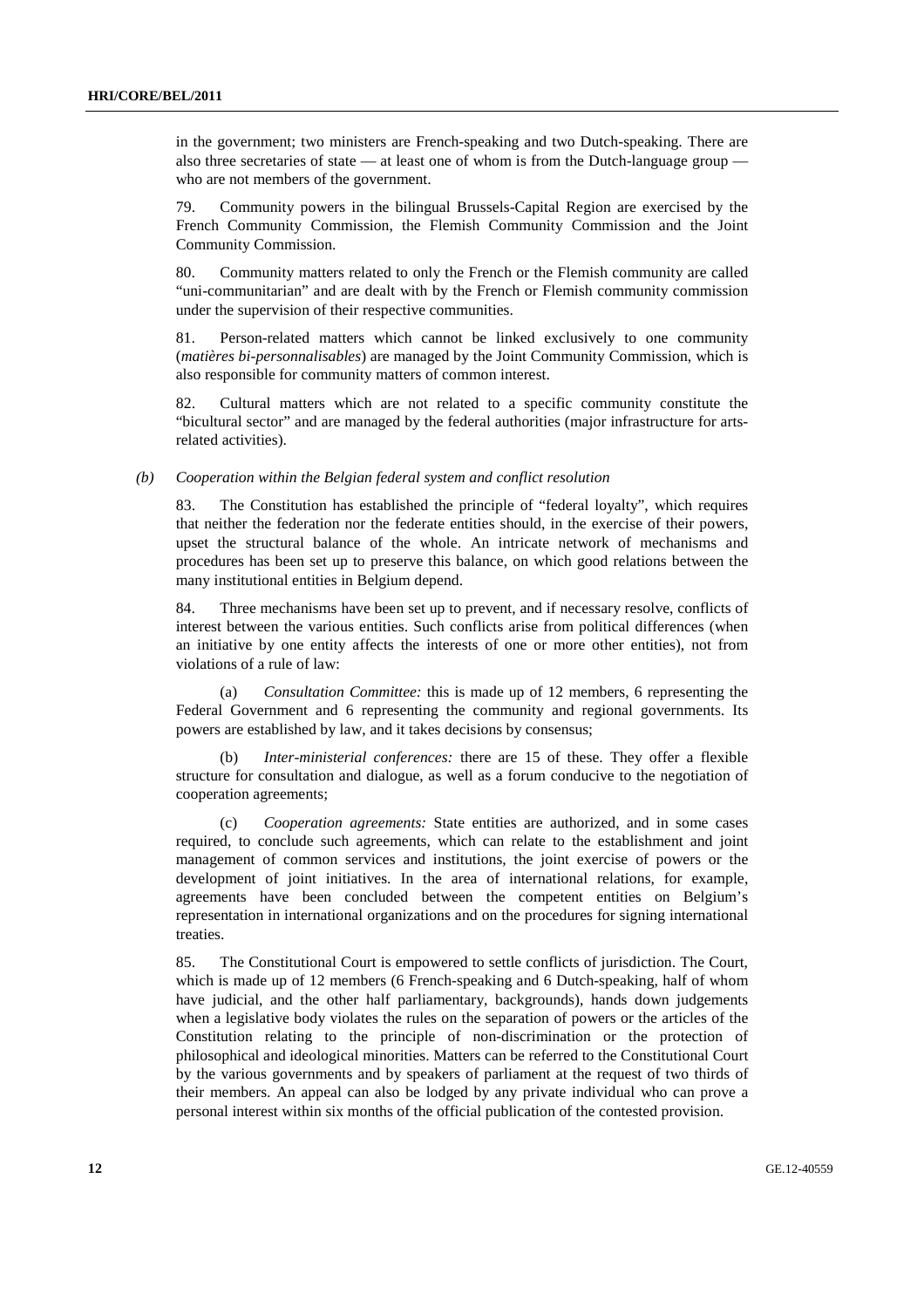#### **6. Organization of the courts**

86. Under the Constitution, the organization of the Belgian courts and tribunals is the responsibility of the federal authorities.

87. The role of the judge in a court (a *magistrat du siège*, called a *juge* in a *tribunal* and a *conseiller* in a *cour*) is to rule on litigation. The Judicial Code determines if professional judges sit alone or in threes. Lay judges sit in labour courts, commercial courts, sentence enforcement courts, labour appeal courts and assize courts. The public prosecution service upholds the law and the interests of society and prosecutes offenders in the courts. Cases concerning civil rights are heard exclusively by a *tribunal*. Cases concerning political rights are heard by a *tribunal* unless otherwise provided for by law. Jurisdiction may only be established by law. As a rule, court hearings are public. Every judgement is reasoned and handed down in a public hearing.

## *(a) Status of judges*

88. Judges are appointed by the King. The Constitution stipulates that the nomination of judges and the appointment of chief prosecutors must be preceded by a reasoned submission to the High Council of Justice. The High Council of Justice is a unique independent body with a threefold mission:

- To exercise external control over the functioning of the judicial system, including the processing of complaints
- To submit opinions to political leaders with a view to improving the functioning of the judiciary
- To play a decisive, and objective, role in appointments within the judiciary

89. The Judicial Code requires judges to be appointed to one or more courts of first instance, one or more labour courts, one or more prosecutor's offices, or one or more labour prosecutor's offices. Additional judges may be appointed for an appeal court or labour appeal court. There are three entry points to a career as a judge:

 (a) Competitive examination for admission to the judicial training course: this is open to lawyers with at least one year's experience. The course gives direct access to the bench and the prosecution service, and lasts for 3 years; the course that gives direct access to the prosecution service alone lasts for 18 months;

 (b) Professional aptitude test: this is aimed at experienced lawyers and offers direct access to the bench provided that the candidate has the requisite experience as set out in the Judicial Code (10 years' experience at the bar for those wishing to become a judge and 5 years' for those wishing to become a prosecutor);

(C) Oral test: this can be taken by lawyers whose career in law spans at least 20 years, or 15 years if they have also performed a job requiring an in-depth knowledge of law for at least another 5 years.

90. These examinations are organized by the High Council of Justice.

91. The Belgian Constitution guarantees the independence of court judges in the exercise of their duties. The prosecution service investigates and prosecutes individual cases independently, without prejudice to the right of the minister concerned to order prosecutions and issue binding directives on criminal policy, including investigation and prosecution policy. The Constitution also states that the salaries and pensionable age of members of the judiciary are to be determined by law. Judges may only be removed or suspended by decision of a court. Depending on which jurisdiction they come under, judges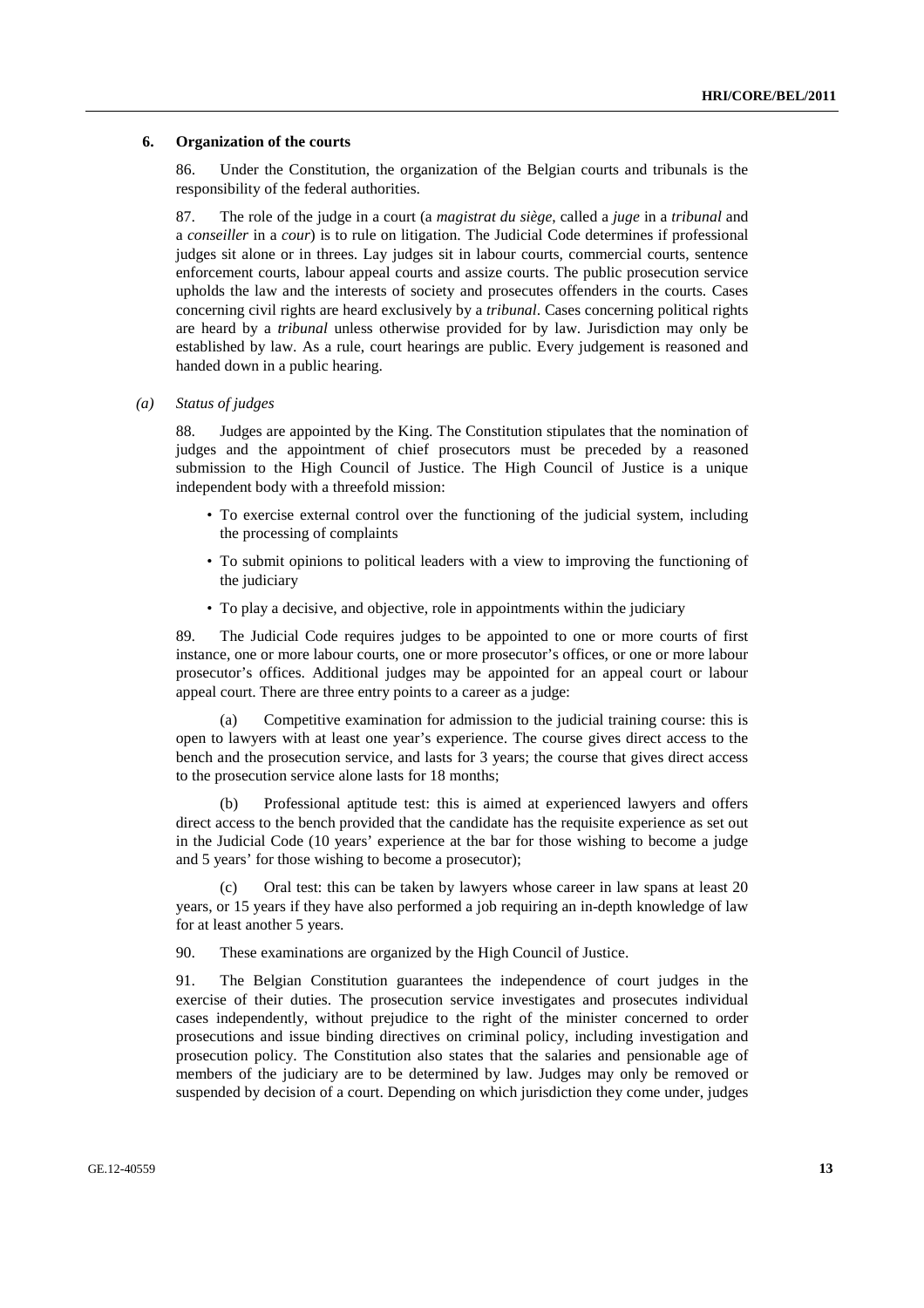may be dismissed by appeal courts, labour appeal courts or the Court of Cassation. A judge may only be moved if he or she receives a new appointment and consents to the move.

#### *(b) Judges and courts*

92. The courts of justice form a hierarchy. The Court of Cassation is at the top; it does not examine the merits of cases but ensures that the law is correctly applied. Below this, there are the trial courts, which deal with points of fact and law. A distinction is made between courts of first instance, which are the first to hear a case, and courts of second instance or appeal courts, which hear cases that have already been tried. Courts of first instance, labour courts, commercial courts, magistrate's courts and police courts are all lower courts. Appeal courts and labour appeal courts are courts of second instance. Courts of first instance are divided into civil, criminal and youth divisions. The courts of first instance in Antwerp, Brussels, Ghent, Mons and Liège have divisions known as sentence enforcement courts. As well as a president and vice-president(s), a court of first instance has one or more youth court judges, investigating judges and judges hearing attachment proceedings. Sentence enforcement magistrates — one specializing in custodial matters and the other in social reintegration — are appointed to sit alongside judges in sentence enforcement courts. The civil and commercial courts hear appeals against judgements handed down by magistrate's courts or police courts, as the case may be. The criminal court hears appeals against judgements handed down by the police court.

#### *(c) Hierarchy of courts in Belgium*

(See annex for diagram.)

93. Belgium is divided into five large judicial circumscriptions: Antwerp, Brussels, Ghent, Mons and Liège. Each has an appeal court and a labour appeal court. The circumscriptions are divided into 27 judicial districts, each of which has a court of first instance, a labour court and a commercial court. The labour courts form a group of 21 courts, and the commercial courts a group of 23.

94. Lay judges appointed for five years (the period applicable to the professional category to which they belong) sit in labour appeal courts (as judges and social advisers, or *conseillers sociaux*) and commercial courts (where they are called *juges consulaires*), alongside professional judges.

95. There is one magistrate's court per judicial district, of which there are 187. There are 31 police courts (at least one per judicial district).

96. Each of the 10 provinces and the administrative district of the Brussels-Capital Region have an assize court. An assize court is constituted each time an accused person is referred to it. It consists of three professional judges (a president and two associate judges) and a jury made up of 12 jurors and one or more alternates drawn at random from the general public.

97. The Court of Cassation, as the guarantor of the courts' and tribunals' compliance with the law, has three divisions: one for criminal matters, one for labour law-related cases and one for civil and commercial matters.

#### *(d) Public prosecution service*

98. The public prosecution service is staffed by judges from a prosecutor's office dealing with criminal law (*parquet*) or labour law (*auditorat*), who exercise the prosecutorial function within the jurisdiction of the court or tribunal for which they work.

99. Each court of first instance has a prosecutor's office (*parquet*) comprising a crown prosecutor, senior public prosecutors and deputy public prosecutors. Deputy public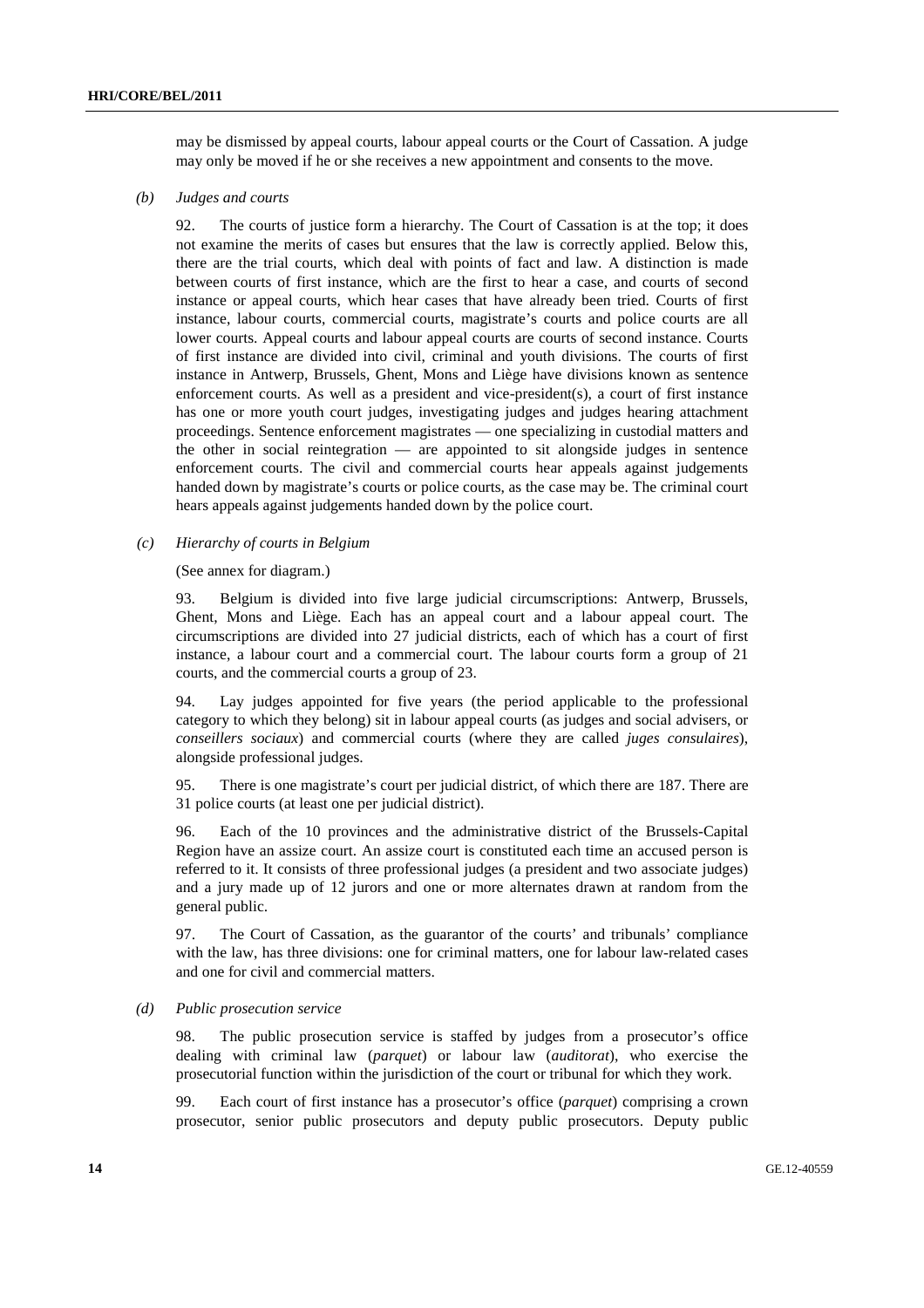prosecutors may specialize in tax or commercial affairs or be assigned to posts at youth courts, or (in Antwerp, Brussels, Ghent, Mons and Liège) specialize in sentence enforcement.

100. The prosecutor's office attached to an appeal court (*parquet général*) is headed by a prosecutor-general whose job is to apply directives on criminal policy within the court's jurisdiction and to supervise the judges working for the office or for the prosecutor's office attached to labour appeal courts. The prosecutor-general is assisted by a senior advocategeneral, advocates-general and deputies. The prosecutor's office attached to an ordinary labour court (*auditorat du travail*) comprises a labour prosecutor, senior deputies and deputies. The prosecutor's office attached to a labour appeal court (*auditorat général*) is headed by the prosecutor-general of the ordinary appeal court, assisted by a senior advocate-general, advocates-general and deputies. Cases in assize courts are prosecuted by the prosecutor-general of the appeal court, who may delegate this function to another prosecutor. Cases before the Court of Cassation are brought by the Court's prosecutorgeneral with assistance from a senior advocate-general and advocates-general; the prosecutor-general does not bring a prosecution in such cases but rather advises the Court.

101. The federal prosecutor's office (*parquet fédéral*) comprises a federal prosecutor and federal judges. The federal prosecutor performs, in the cases determined by law, all the functions of the prosecution service in criminal matters brought before appeal courts, assize courts, courts of first instance and police courts.

## **II. General framework for the protection and promotion of human rights**

### **A. Acceptance of international human rights norms**

#### **1. Ratification of the main international human rights instruments**

102. The following table shows the status of the main international human rights instruments.

| Main international human rights treaties                                                      | Date of ratification,<br>accession or succession | Declarations/<br>reservations                      | <b>Comments</b> |
|-----------------------------------------------------------------------------------------------|--------------------------------------------------|----------------------------------------------------|-----------------|
| International Convention on the Elimination<br>of All Forms of Racial Discrimination          | 7 August 1975                                    | Declaration (art. 4)                               |                 |
| International Covenant on Economic, Social<br>and Cultural Rights                             | 21 April 1983                                    | Declaration (art. 2)                               |                 |
| Optional Protocol to the International<br>Covenant on Economic, Social and Cultural<br>Rights |                                                  |                                                    | Signed 2009     |
| International Covenant on Civil and Political<br>Rights                                       | 21 April 1983                                    | Reservation (arts.<br>10, 14, 19, 21, 22)          |                 |
|                                                                                               |                                                  | Interpretative<br>declaration (arts.<br>20 and 23) |                 |
| Optional Protocol to the International<br>Covenant on Civil and Political Rights              | 17 May 1994                                      |                                                    |                 |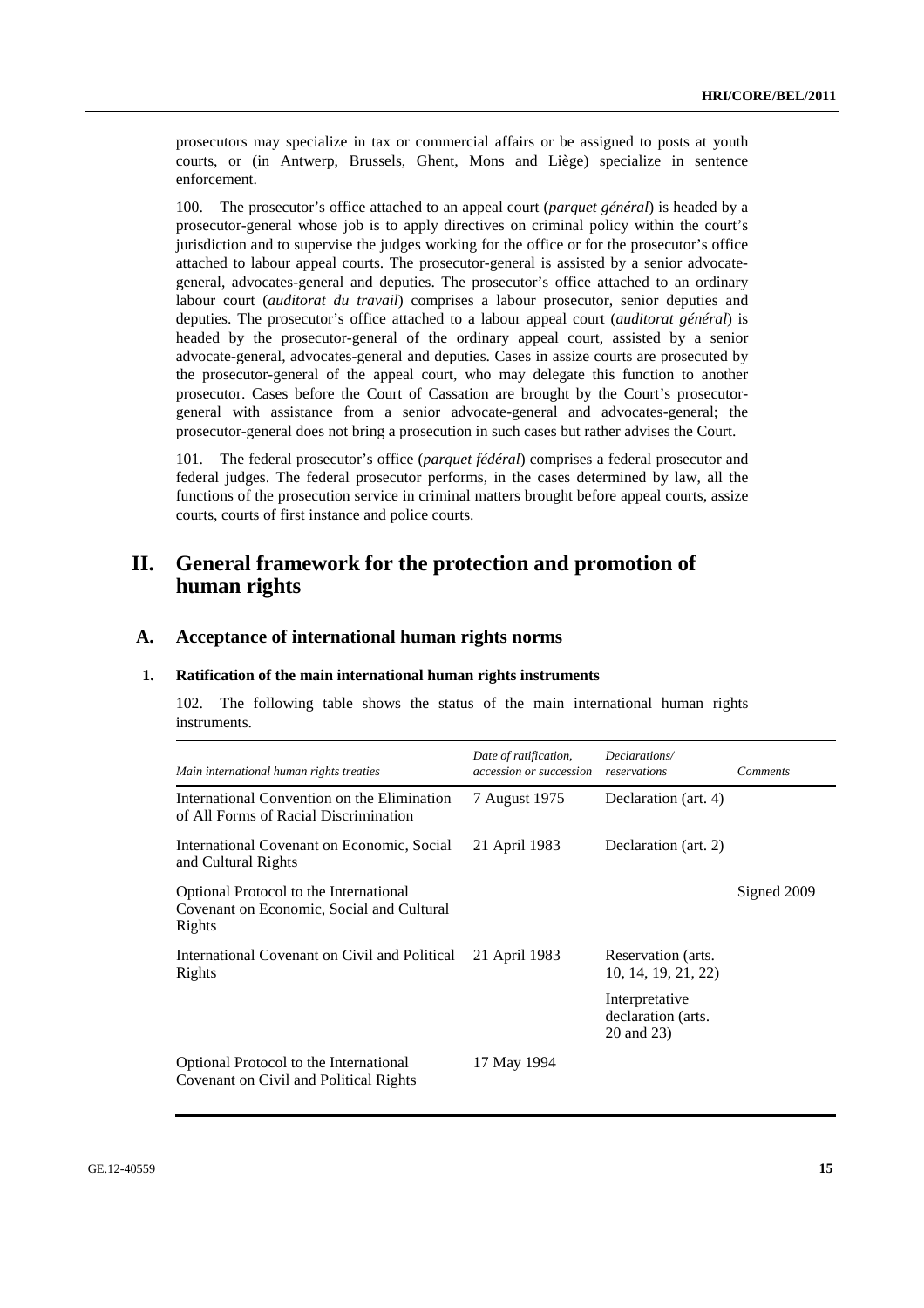| Main international human rights treaties                                                                                                 | Date of ratification,<br>accession or succession | Declarations/<br>reservations                   | Comments    |
|------------------------------------------------------------------------------------------------------------------------------------------|--------------------------------------------------|-------------------------------------------------|-------------|
| Second Optional Protocol to the International<br>Covenant on Civil and Political Rights,<br>aiming at the abolition of the death penalty | 8 December 1998                                  |                                                 |             |
| Convention on the Elimination of All Forms<br>of Discrimination against Women                                                            | 10 July 1985                                     |                                                 |             |
| Optional Protocol to the Convention on the<br>Elimination of All Forms of Discrimination<br>against Women                                | 17 June 2004                                     | Declaration                                     |             |
| Convention against Torture and Other Cruel,<br>Inhuman or Degrading Treatment or<br>Punishment                                           | 25 June 1999                                     |                                                 |             |
| Optional Protocol to the Convention against<br>Torture and Other Cruel, Inhuman or<br>Degrading Treatment or Punishment                  |                                                  |                                                 | Signed 2005 |
| Convention on the Rights of the Child                                                                                                    | 16 December 1991                                 | Declaration (arts.<br>2, 13, 15, 40 and<br>14)  |             |
| Optional Protocol to the Convention on the<br>Rights of the Child on the involvement of<br>children in armed conflict                    | 6 May 2002                                       | Binding declaration<br>under art. 3:18<br>years |             |
| Optional Protocol to the Convention on the<br>Rights of the Child on the sale of children,<br>child prostitution and child pornography   | 17 March 2006                                    | Declaration                                     |             |
| International Convention on the Protection of -<br>the Rights of All Migrant Workers and<br><b>Members of Their Families</b>             |                                                  |                                                 |             |
| Convention on the Rights of Persons with<br><b>Disabilities</b>                                                                          | 2 July 2009                                      | Declaration                                     |             |
| Optional Protocol to the Convention on the<br>Rights of Persons with Disabilities                                                        | 2 July 2009                                      |                                                 |             |
| International Convention for the Protection of 2 June 2011<br>All Persons from Enforced Disappearance                                    |                                                  |                                                 |             |

## **2. Ratification of other United Nations human rights and related treaties**

| Other United Nations human rights and related treaties                                                                                | Date of ratification,<br>accession or succession |
|---------------------------------------------------------------------------------------------------------------------------------------|--------------------------------------------------|
| Convention on the Prevention and Punishment of the Crime of<br>Genocide, 1948                                                         | 5 September 1951                                 |
| Slavery Convention, 1926, as amended 1955                                                                                             | 23 September 1923                                |
| Convention for the Suppression of the Traffic in Persons and of the 22 June 1965<br>Exploitation and the Prostitution of Others, 1949 |                                                  |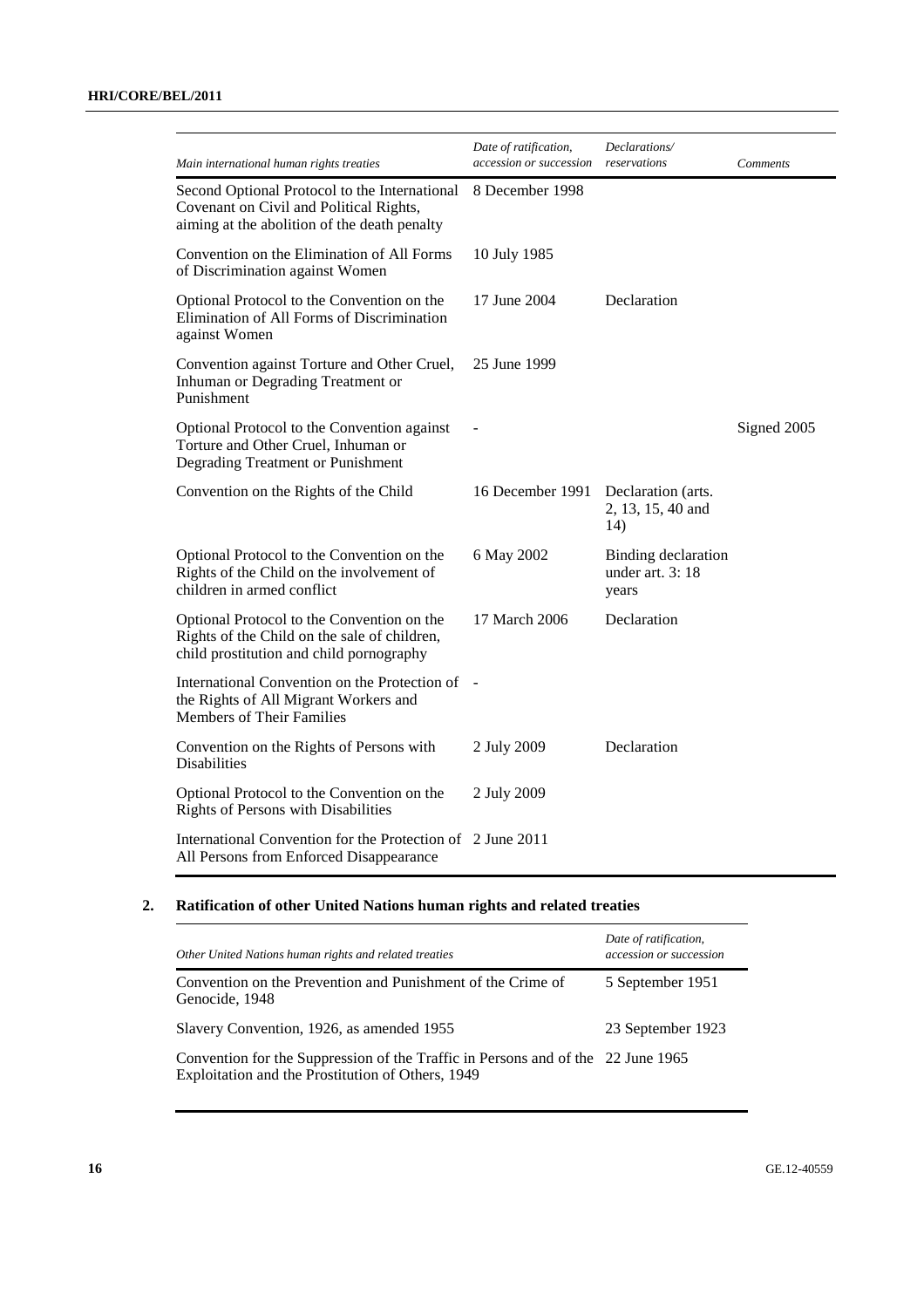| Other United Nations human rights and related treaties                                                                                                                                                                                        | Date of ratification,<br>accession or succession |
|-----------------------------------------------------------------------------------------------------------------------------------------------------------------------------------------------------------------------------------------------|--------------------------------------------------|
| Convention relating to the Status of Refugees, 1951                                                                                                                                                                                           | 22 July 1953                                     |
| Protocol relating to the Status of Refugees, 1967                                                                                                                                                                                             | 8 April 1969                                     |
| Convention relating to the Status of Stateless Persons, 1954                                                                                                                                                                                  | 27 May 1960                                      |
| Convention on the Reduction of Statelessness, 1961                                                                                                                                                                                            | No.                                              |
| Rome Statute of the International Criminal Court, 1998                                                                                                                                                                                        | 28 June 2000                                     |
| United Nations Convention against Transnational Organized<br>Crime, and its Protocols against the Smuggling of Migrants by<br>Land, Sea and Air, and to Prevent, Suppress and Punish<br>Trafficking in Persons, Especially Women and Children | 11 August 2004                                   |

## **3. Conventions of the International Labour Organization**

| Conventions of the International Labour Organization                                        | Date of ratification,<br>accession or succession |
|---------------------------------------------------------------------------------------------|--------------------------------------------------|
| Weekly Rest (Industry) Convention, 1921 (No. 14)                                            | 19 August 1926                                   |
| Forced Labour Convention, 1930 (No. 29)                                                     | 20 January 1944                                  |
| Labour Inspection Convention, 1947 (No. 81)                                                 | 5 April 1957                                     |
| Freedom of Association and Protection of the Right to Organize<br>Convention, 1948 (No. 87) | 23 October 1951                                  |
| Migration for Employment Convention (Revised), 1949 (No. 97)                                | 27 July 1953                                     |
| Right to Organize and Collective Bargaining Convention, 1949<br>(No. 98)                    | 10 December 1953                                 |
| Equal Remuneration Convention, 1951 (No. 100)                                               | 23 May 1952                                      |
| Social Security (Minimum Standards) Convention, 1952 (No. 102)                              | 26 November 1959                                 |
| Abolition of Forced Labour Convention, 1957 (No. 105)                                       | 23 January 1961                                  |
| Discrimination (Employment and Occupation) Convention, 1958<br>(No. 111)                    | 23 March 1977                                    |
| Employment Policy Convention, 1964 (No. 122)                                                | 8 July 1969                                      |
| Labour Inspection (Agriculture) Convention, 1969 (No. 129)                                  | 8 September 1997                                 |
| Holidays with Pay Convention (Revised), 1970 (No. 132)                                      | 2 June 2003                                      |
| Minimum Age Convention, 1973 (No. 138)                                                      | 19 April 1988                                    |
| Labour Relations (Public Service) Convention, 1978 (No. 151)                                | 21 May 1991                                      |
| Occupational Safety and Health Convention, 1981 (No. 155)                                   | 28 February 2011                                 |
| Worst Forms of Child Labour Convention, 1999 (No. 182)                                      | 8 May 2002                                       |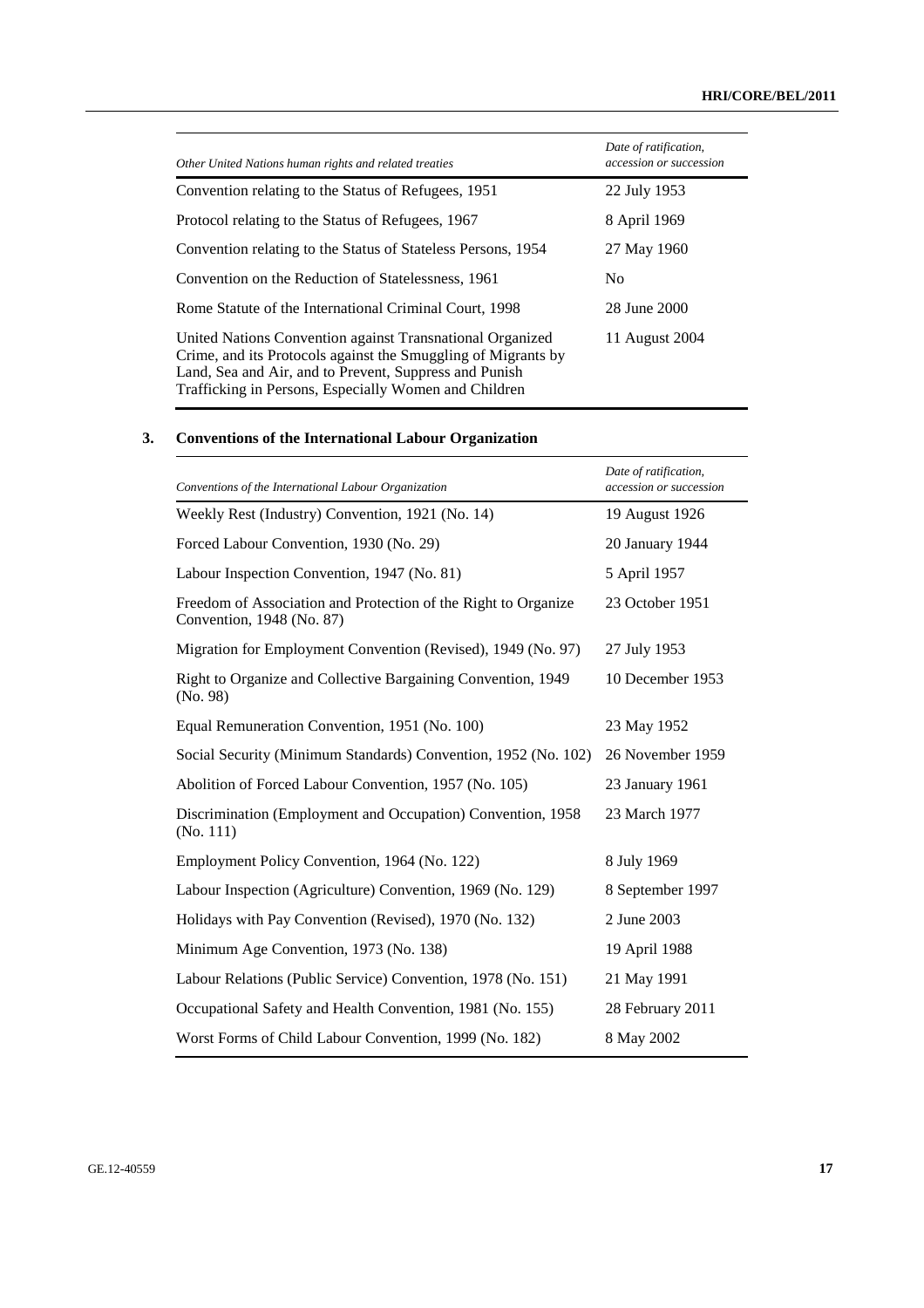### **HRI/CORE/BEL/2011**

## **4. Conventions of the United Nations Educational, Scientific and Cultural Organization**

| Conventions of the United Nations Educational, Scientific and Cultural | Date of ratification,   |  |
|------------------------------------------------------------------------|-------------------------|--|
| Organization                                                           | accession or succession |  |
| Convention against Discrimination in Education, 1960                   | No.                     |  |

## **5. Conventions of the Hague Conference on Private International Law**

| Conventions of the Hague Conference on Private International Law                                                                    | Date of ratification,<br>accession or succession |
|-------------------------------------------------------------------------------------------------------------------------------------|--------------------------------------------------|
| Convention relating to the settlement of the conflicts between the<br>law of nationality and the law of domicile, 1955              | 2 May 1962                                       |
| Convention on the law applicable to maintenance obligations<br>towards children, 1956                                               | 26 August 1970                                   |
| Convention concerning the recognition and enforcement of<br>decisions relating to maintenance obligations towards children,<br>1958 | 19 November 1961                                 |
| Convention on the Civil Aspects of International Child Abduction,<br>1980                                                           | 9 February 1999                                  |
| Convention on Protection of Children and Cooperation in respect<br>of Intercountry Adoption, 1993                                   | 26 May 2005                                      |

## **6. Geneva Conventions and other treaties on international humanitarian law**

| Geneva Conventions and other treaties on international humanitarian law                                                                                                          | Date of ratification,<br>accession or succession |
|----------------------------------------------------------------------------------------------------------------------------------------------------------------------------------|--------------------------------------------------|
| Geneva Convention (I) for the Amelioration of the Condition<br>of the Wounded and Sick in Armed Forces in the Field, 1949                                                        | 3 September 1952                                 |
| Geneva Convention (II) for the Amelioration of the Condition 9 September 1952<br>of Wounded, Sick and Shipwrecked Members of Armed<br>Forces at Sea, 1949                        |                                                  |
| Geneva Convention (III) relative to the Treatment of<br>Prisoners of War, 1949                                                                                                   | 9 September 1952                                 |
| Geneva Convention (IV) relative to the Protection of Civilian 9 September 1952<br>Persons in Time of War, 1949                                                                   |                                                  |
| Protocol Additional to the Geneva Conventions of 12 August 20 May 1986<br>1949, and relating to the Protection of Victims of<br>International Armed Conflicts (Protocol I), 1977 |                                                  |
| Protocol Additional to the Geneva Conventions of 12 August<br>1949, and relating to the Protection of Victims of Non-<br>International Armed Conflicts (Protocol II), 1977       | 20 May 1986                                      |
| Convention on the Prohibition of the Use, Stockpiling,<br>Production and Transfer of Anti-Personnel Mines and on<br>Their Destruction, 1987 (the Ottawa Convention)              | 4 September 1998                                 |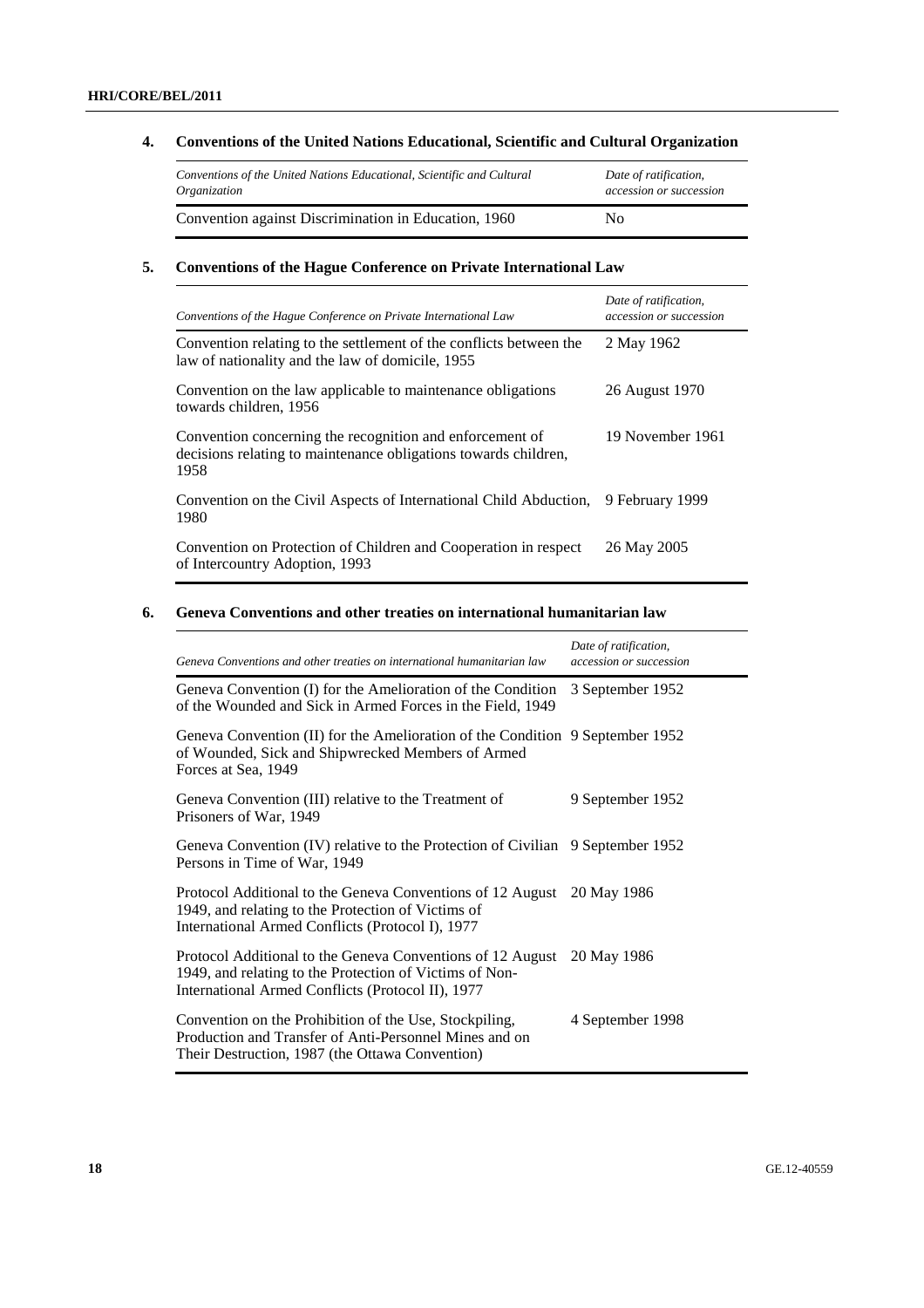## **7. Ratification of regional human rights conventions**

| Council of Europe conventions                                                                                                                                                                                                                             | Date of ratification,<br>accession or succession |
|-----------------------------------------------------------------------------------------------------------------------------------------------------------------------------------------------------------------------------------------------------------|--------------------------------------------------|
| Convention for the Protection of Human Rights and<br>Fundamental Freedoms, 1950                                                                                                                                                                           | 14 June 1955                                     |
| Protocol to the Convention for the Protection of Human<br>Rights and Fundamental Freedoms, 1952                                                                                                                                                           | 14 June 1955                                     |
| European Social Charter, 1961                                                                                                                                                                                                                             | 16 October 1990                                  |
| Protocol No. 4 to the Convention for the Protection of Human 21 September 1970<br>Rights and Fundamental Freedoms, securing certain rights<br>and freedoms other than those already included in the<br>Convention and in the first Protocol thereto, 1963 |                                                  |
| Protocol No. 6 to the Convention for the Protection of Human 10 December 1998<br>Rights and Fundamental Freedoms concerning the Abolition<br>of the Death Penalty, 1983                                                                                   |                                                  |
| European Convention for the Prevention of Torture and<br>Inhuman or Degrading Treatment or Punishment, 1987                                                                                                                                               | 23 July 1991                                     |
| Protocol No. 13 to the Convention for the Protection of<br>Human Rights and Fundamental Freedoms, concerning the<br>abolition of the death penalty in all circumstances, 2002                                                                             | 23 June 2003                                     |
| European Social Charter (revised), 1996                                                                                                                                                                                                                   | 2 March 2004                                     |
| Council of Europe Convention on Action against Trafficking<br>in Human Beings, 2005                                                                                                                                                                       | 27 April 2009                                    |

## **B. Legal framework for the protection of human rights at the national level**

#### **1. Constitutional provisions relating to human rights**

103. Title II of the Constitution of Belgium ("Belgians and their rights") (arts. 8–32) recognizes many fundamental civil, political, economic, social and cultural rights. The rights guaranteed by the Constitution include:

- Equality before the law (art. 10) and enjoyment, without discrimination, of recognized rights and freedoms (art. 11)
- Equality between men and women, including in access to elected and public office (art. 11 bis)
- Liberty of person (art. 12)
- Right to be tried by a judge assigned by law (art. 13)
- Lawfulness of penalties (art. 14)
- Abolition of the death penalty (art. 14 bis)
- Inviolability of the home (art. 15)
- Respect for property rights (art. 16)
- Freedom of thought, conscience, religion and expression (arts. 19 and 20)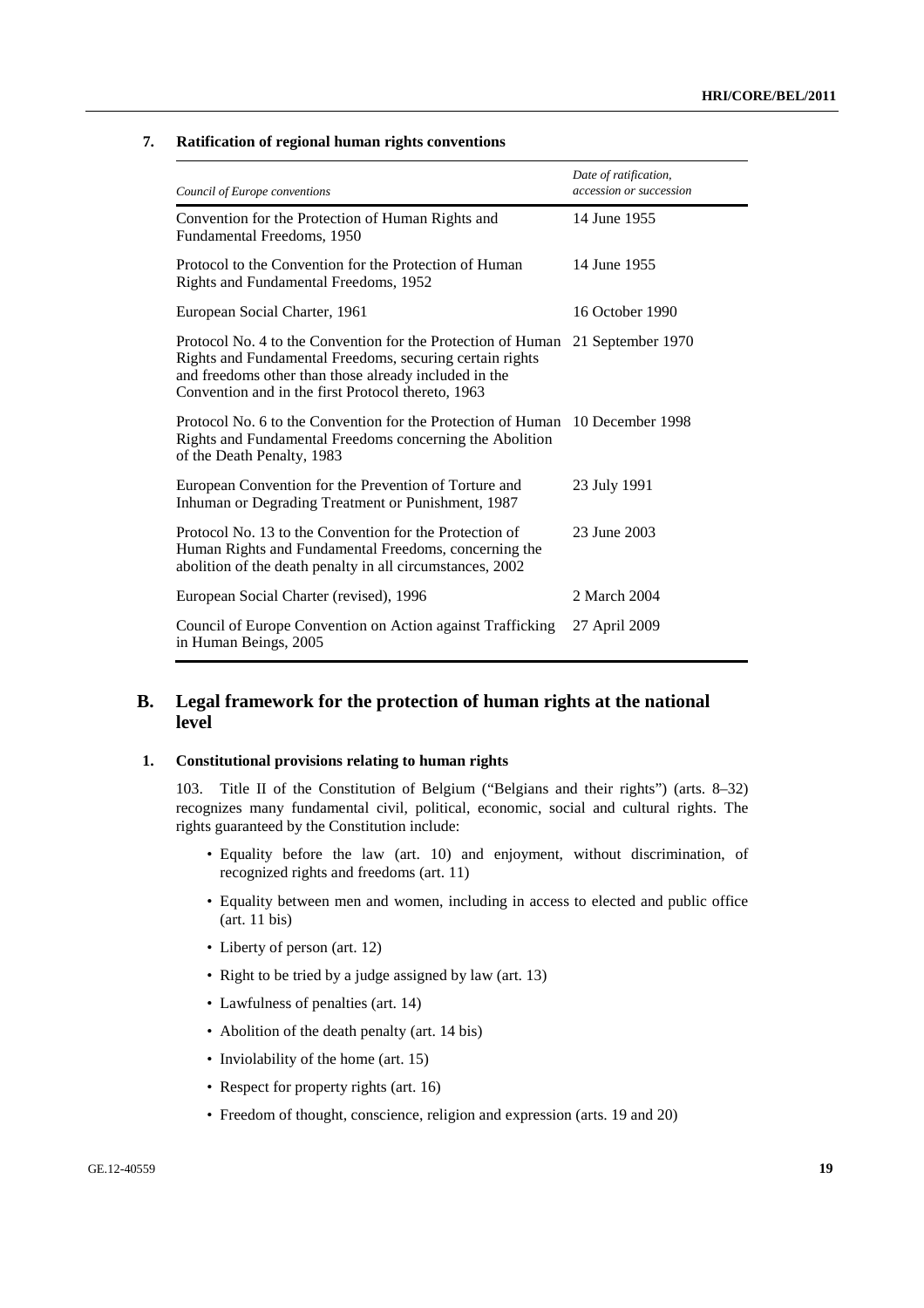- Respect for the best interests of the child (art. 22 bis)
- Right to a life consistent with human dignity, which covers the right to work, social security, decent housing, a healthy environment and cultural and social fulfilment (art. 23)
- Freedom of education (art. 24)
- Freedom of the press (art. 25)
- Right to assemble "peacefully and without arms" (art. 26)
- Freedom of association (art. 27)
- Right to submit petitions to the political authorities (art. 28)
- Freedom from interference with correspondence (art. 29)
- Freedom in the use of languages (art. 30)
- Equal protection for nationals and foreign nationals (art. 191)

#### **2. Incorporation of human rights treaties into the national legal system**

104. The legal effect of the provisions of an international treaty depends on their recognized place in the hierarchy of internal law in the event of conflict with national provisions. In Belgium, several attempts have been made, in the course of constitutional reviews, to incorporate into law a general principle designed to give treaties the same standing as the provisions of internal law. Thus far, all such attempts have failed. The issue was resolved by the Court of Cassation, in a decision on 27 May 1971 in the case of the public limited company Fromagerie Franco-Suisse Le Ski. The Court affirmed the primacy of provisions of international treaties having direct effects in internal law over provisions of national origin, even subsequent ones. A Belgian court may therefore apply national provisions only if they are compatible with international treaties directly applicable in internal law.

#### **3. Competent authorities in the area of human rights**

105. In the exercise of their functions, all the Belgian authorities are competent to apply the human rights set forth in the international instruments ratified by Belgium and in the Belgian Constitution and Belgian laws.

106. Certain courts are responsible for verifying respect for human rights.

 *(a) Constitutional Court* 

107. The Special Act of 9 March 2003, amending the Special Act of 6 January 1989 on the Court of Arbitration (*Official Gazette*, 11 April 2003), modified the powers of the Court of Arbitration, which became the Constitutional Court following the constitutional reform of 7 May 2007. The Constitutional Court rules on applications for annulment and on questions referred for a preliminary ruling, particularly those concerning the conformity of legislative provisions (laws, decrees and ordinances) with certain constitutional provisions.<sup>1</sup> Whereas the provisions concerned were once limited to articles 10, 11 and 24 of the Constitution, the procedure for assessing conformity now extends to the following:

 $<sup>1</sup>$  The Constitutional Court is also competent to rule on the compliance of a law, decree or ordinance</sup> with norms established by or pursuant to the Constitution in order to determine the respective powers of the State, communities and regions, as well as on any conflicts between decrees or ordinances issued by different legislatures, provided that the conflict arises over their area of application.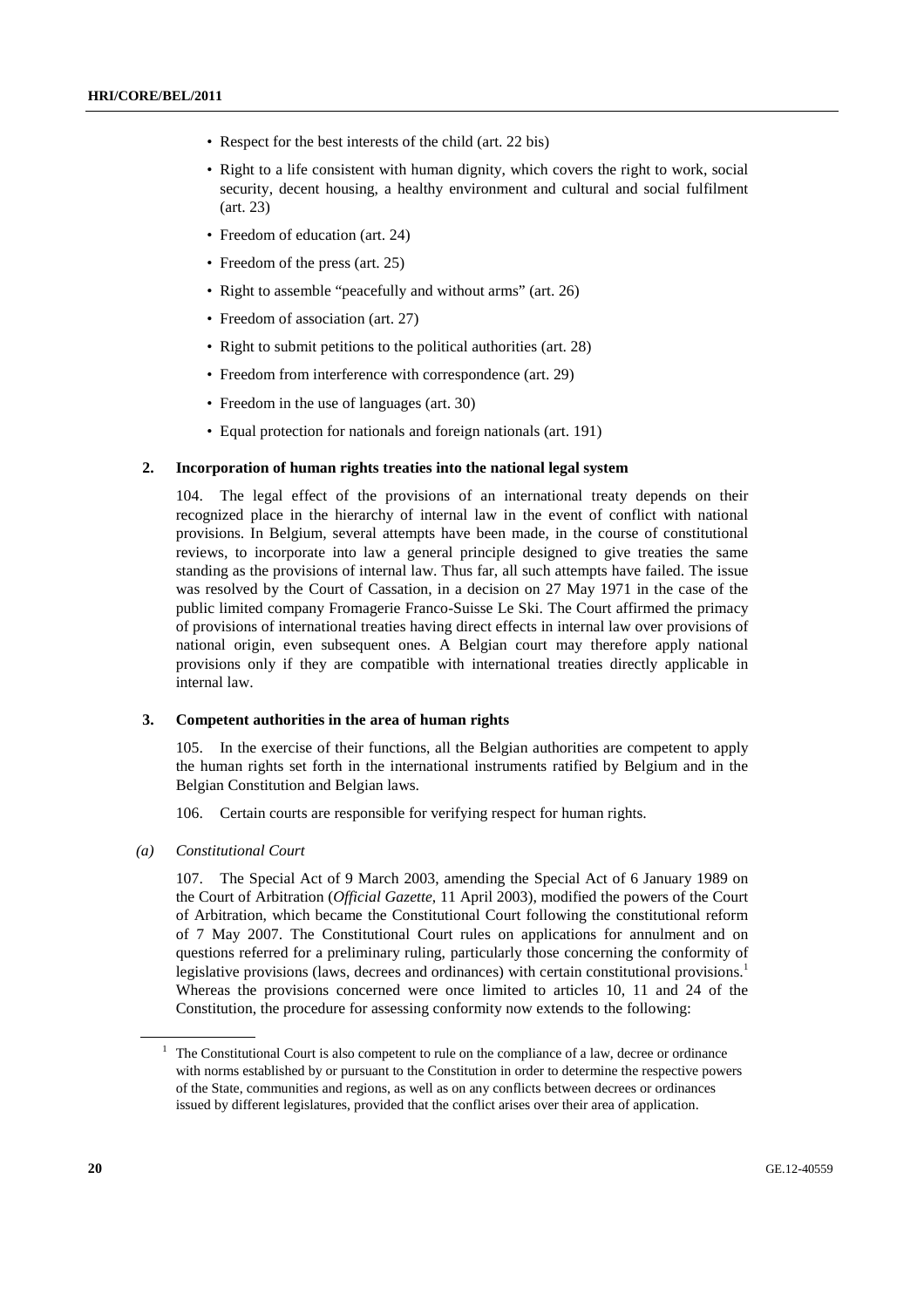- The whole of title II (arts. 8–32, "Belgians and their rights"), covering numerous fundamental rights and freedoms (principle of non-discrimination, respect for privacy and family life, respect for moral, mental and physical integrity, right to education, etc.)
- Article 170, which guarantees the principle of lawful taxation
- Article 172, which provides that no privileges with respect to taxes can be established, and that no exemption or reduction of taxes can be established except by law
- Article 191, which provides that all foreigners in Belgian territory shall enjoy protection of their persons and property, except where otherwise provided by law

 It should be noted that, in keeping with the consistent jurisprudence of the Constitutional Court, the fundamental rights and freedoms enshrined in the Constitution and the fundamental rights conferred by international treaties having a direct effect in Belgian law are upheld in Belgium without discrimination. This jurisprudence shows that the Court regarded itself from the outset as being competent to determine the conformity of laws, decrees and ordinances with constitutional rights and freedoms through its procedure for assessing conformity with articles 10, 11 and 24 of the Constitution (the Constitutional Court's initial area of competence).

 *(b) Administrative courts* 

108. The Council of State is both an advisory and a judicial body, at the intersection of the legislative, executive and judicial branches of government. It owes its existence mainly to the legislature's desire to provide all natural and legal persons with an effective remedy for administrative acts that are prejudicial to them. Its main function is therefore to suspend and nullify administrative acts (individual acts and rules) that contravene the applicable rules of law. Its rulings on petitions take the form of decisions and ordinances. However, affording protection against arbitrary administrative decisions is not the sole purpose of the Council of State. It also acts as an advisory body on legislative and regulatory matters and as a court of cassation that hears appeals against decisions of the lower administrative courts.

109. Another administrative court that should be mentioned is the Aliens Litigation Council, which hears appeals against individual decisions taken under the laws on entry to Belgian territory, temporary and permanent residence and removal of aliens, including decisions on asylum applications by the Office of the Commissioner-General for Refugees and Stateless Persons. The Council has full jurisdiction over the cases brought before it, i.e. it can overturn or uphold a decision. It also rules on applications to nullify decisions other than those of the Office of the Commissioner-General for violations of essential points of procedure. The decisions of the Aliens Litigation Council are subject to administrative review by the Council of State.

#### *(c) Justiciability of treaties in domestic courts*

110. When no provision of an international treaty expressly determines that all or some of its provisions are self-executing in contracting States, under Belgian law it is for the court to decide whether a treaty provision is self-executing. This is a question of interpretation, which the court must resolve in the light of, inter alia, articles 31 to 33 of the Vienna Convention on the Law of Treaties of 23 May 1969. In Belgium, it is generally recognized that an international provision produces direct effects when it is clear and comprehensive, when it requires the Belgian State either to refrain from action or to take some specific action, and when it may be invoked as a source of law by individuals without the need for any additional domestic legislation.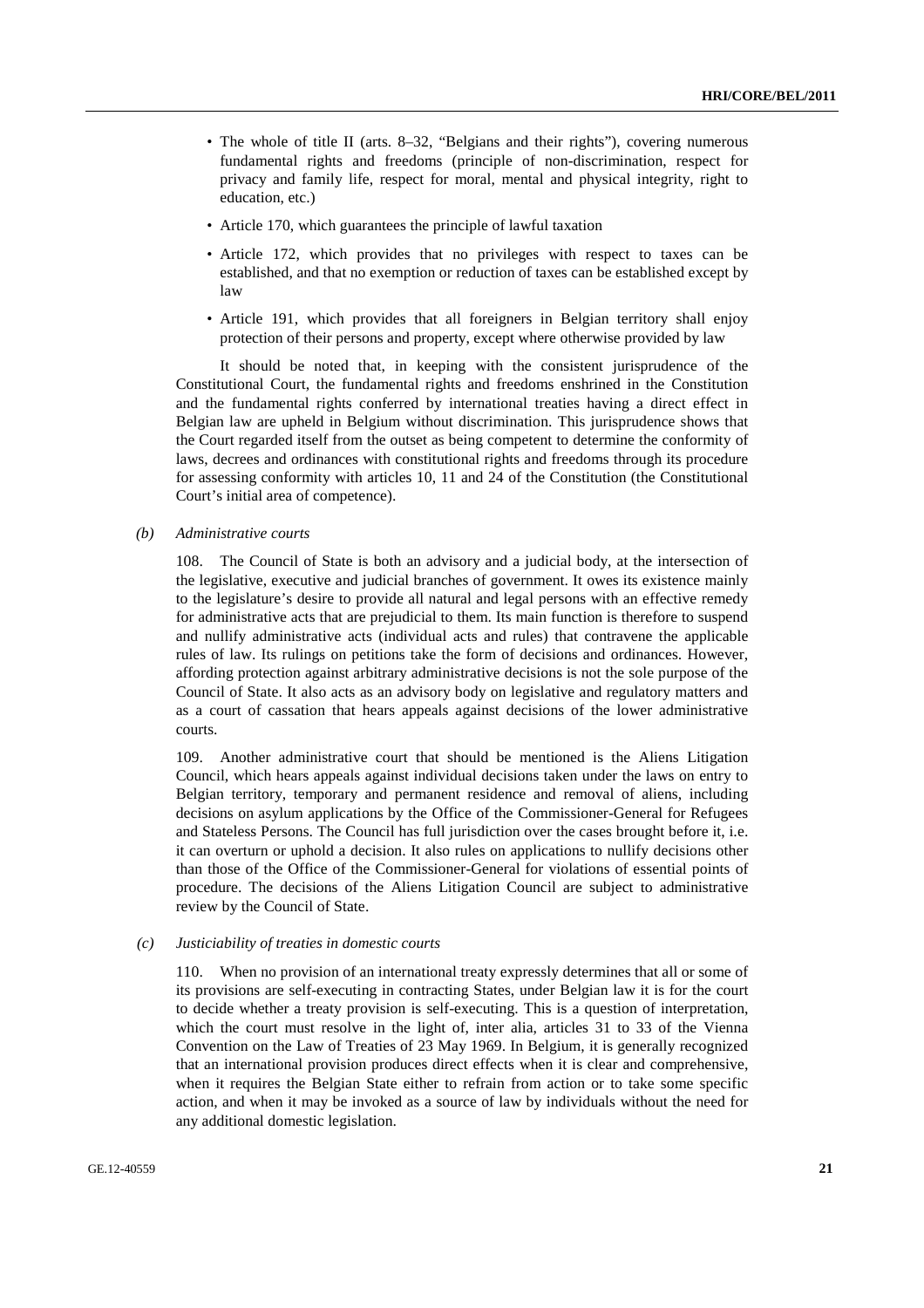111. To take an example, the International Covenant on Civil and Political Rights does not specify whether its provisions are directly applicable. Consequently, in accordance with the above principles, its direct applicability is a matter to be decided by the courts. Accordingly, the Court of Cassation, in a decision of 17 January 1984, affirmed that article 9, paragraph 2, of the Covenant produced direct effects in internal law for individuals. Since then, the Court of Cassation has confirmed the direct applicability of other provisions of the Covenant.

#### **4. Remedies available to the injured party**

#### *(a) Possibilities for crime victims to exercise their rights*

112. Article 4 of the preliminary title of the Code of Criminal Procedure gives the victim of a crime the option of bringing an action before either a criminal court or a civil court. The choice is entirely up to the victim. A civil action is quite different from a public prosecution: the latter can be brought even if the offence caused no harm or if the victim is not claiming damages; a civil action can be brought even if no prosecution is initiated.

113. A civil action can theoretically be brought before a criminal court, provided that a public prosecution is brought before the same judge at the same time. In criminal cases, a civil action is ancillary to the public prosecution.

 *(b) Criminal proceedings* 

114. Victims of crime can intervene in criminal proceedings in various ways (see below for a brief summary).

 *(c) Status of injured party* 

115. A person can obtain the status of injured party by filing a statement with the secretariat of the prosecutor's office, either in person or through a lawyer. The injured party has the right to be informed if proceedings are discontinued, and why, and to be informed if an investigation is opened and a date set for a hearing before an investigating judge or trial court. The injured party may also submit any documents they feel would be useful for the case file.

116. If the case is brought before a trial court, simply submitting a complaint or obtaining the status of injured party does not guarantee the award of damages.

117. The injured party must file a civil action with the trial court ("sue for damages in criminal proceedings"); or they may decide to bring an action only in a civil court (see above).

 *(d) Damages and civil actions* 

118. A plaintiff who sues for damages in criminal proceedings enjoys certain rights:

- On certain conditions and at specific times, they may ask the investigating judge to show them the prosecution file or, more specifically, the part of it that deals with the acts that led them to sue for damages
- Also on certain conditions, they may ask the investigating judge to carry out further investigations

119. If the trial court declares the civil action admissible and well-founded, the plaintiff also enjoys a number of rights in the sentence-enforcement phase.

120. Crime victims can sue for damages in various ways and at various times. They can make a simple statement before an investigating judge; if no investigation has been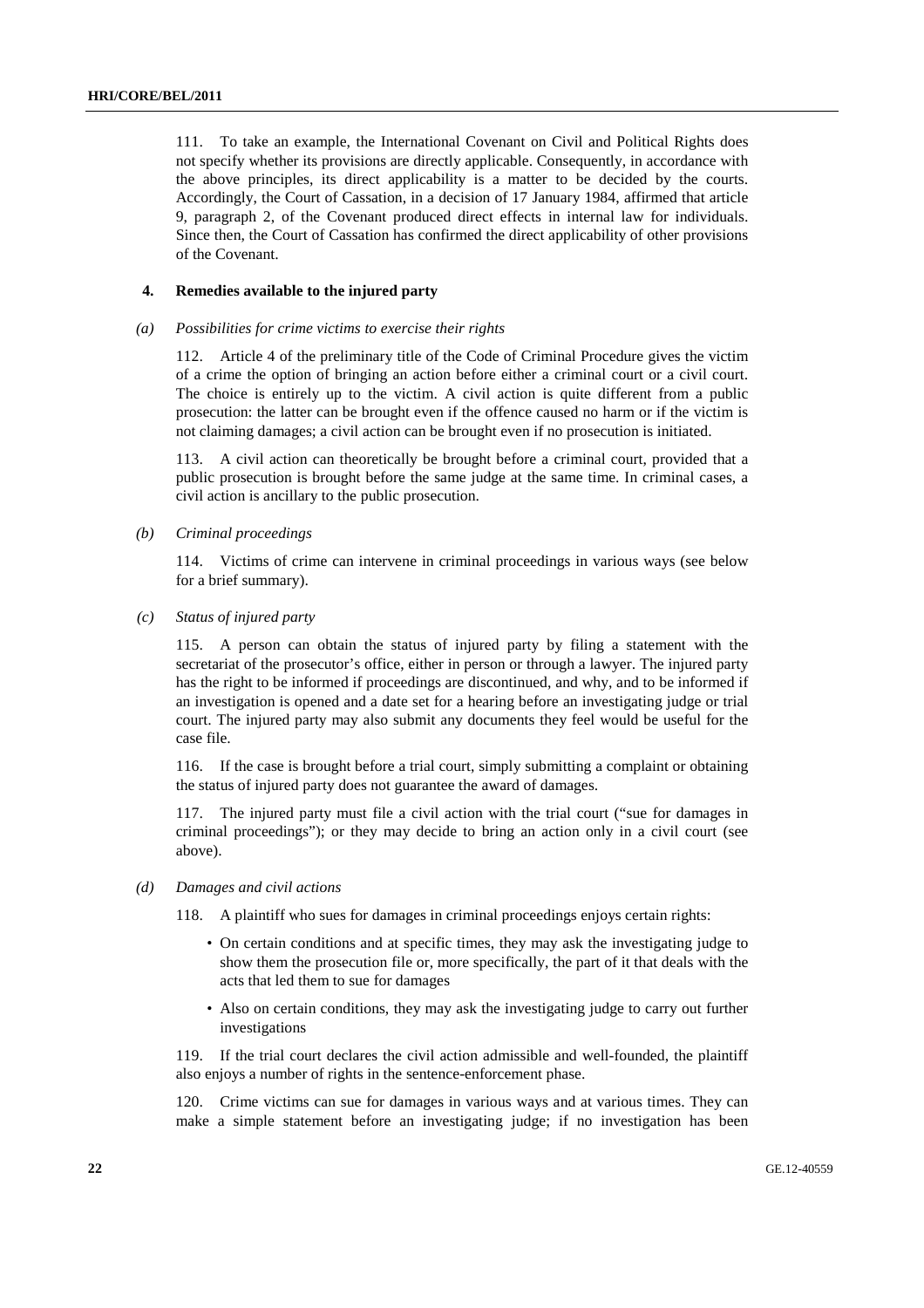initiated, they must pay a deposit when doing this. If an investigation is under way, the plaintiff can join the criminal prosecution. They can also file a civil action when the case is brought before the judge in chambers or at the hearing before a trial court.

 *(e) Private prosecution* 

121. In the case of infractions and offences, the victim may take out a private prosecution. To do this, the victim must have the perpetrator summoned by a bailiff and must file a civil action at the hearing. A private prosecution may not be brought against a minor.

 *(f) Appeals* 

122. An appeal is possible if:

- The trial court rejects the claim for compensation
- The victim considers the award to be too low

123. However, the victim may not appeal against the sentence handed down; only the public prosecutor can do this. An appeal means the case will be re-examined by a higher court.

 *(g) Civil proceedings* 

124. The victim may decide to bring a purely civil action. In this case, they must produce evidence of the offence committed and the civil court must wait until proceedings in the trial court have been completed.

 *(h) Recognition of a regional human rights court* 

125. Belgium has signed and ratified the European Convention on Human Rights, which established the European Court of Human Rights to oversee compliance with the Convention by the States that ratified it. The Court was reformed by Protocol No. 11 and again by Protocol No. 14, which aims to address the growing number of individual applications.

126. The judgements of the European Court of Human Rights that went against Belgium have led to several changes in Belgian legislation. For example, the Court found that the refusal of the Assize Court to put case-specific questions to the jury concerning the existence of aggravating circumstances was a violation of article 6 of the Convention, which guarantees a fair hearing.<sup>2</sup> Since then, not only does the Assize Court put casespecific questions to the jury concerning the existence of aggravating circumstances, but Belgium has also amended its Code of Criminal Procedure to authorize the reopening of criminal proceedings in the event of a violation. Another example relates to the failure to notify a person of the types of remedy available against a conviction in absentia, which was also considered by the European Court of Human Rights to be a violation of article 6 of the Convention.<sup>3</sup> A circular was adopted to ensure that the person concerned is informed of the form and deadline for challenging a conviction in absentia once they are notified of the court's decision.

<sup>&</sup>lt;sup>2</sup> European Court of Human Rights, judgement in the case of *Göktepe v. Belgium*, 2 June 2005.

European Court of Human Rights, judgement in the case of *Da Luz Domingues Ferreira v. Belgium*, 24 May 2007.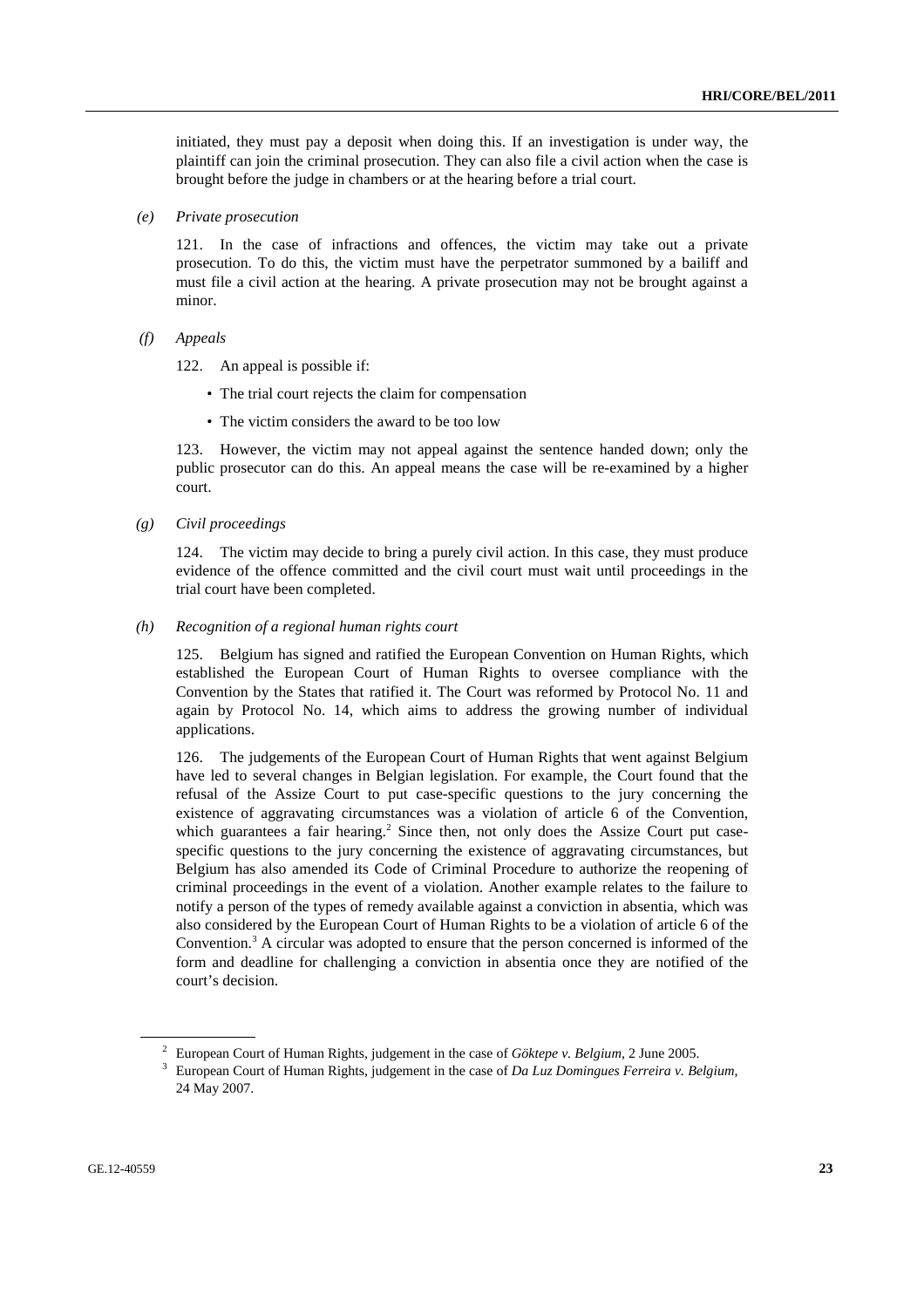## **C. Framework within which human rights are promoted at the national level**

#### **1. National and regional parliaments and assemblies**

127. Belgian parliamentarians at all levels of government have an important role to play in the promotion of human rights. Various options, which serve different purposes, are available to them for this purpose:

(a) *Legislating to protect children*: the aim is to offer children the best possible protection of their rights by amending or adopting new legislation. A large number of laws (or decrees or ordinances in the case of the regions and communities) and decisions are adopted by parliaments, for example in the area of the rights of children in the paediatric or psychiatric wards of hospitals or in many other areas where the principles of the Convention on the Rights of the Child are applicable;

#### (b) *Adopting other legislative measures within their power*;

(c) *Monitoring government action*: parliamentarians raise many oral or written questions, as well as submitting parliamentary questions, and keep a close watch on the government's action in the field of human rights. Ministers are regularly questioned in parliament on, for example, action plans for children's rights and other cross-cutting issues, the country's periodic reports to treaty-monitoring bodies, and reports on the activities of the ombudsmen for human rights and children's rights;

(d) *Monitoring the use of resources*: parliamentarians are encouraged to ask questions about the allocation of resources to policies that affect the exercise of human rights. There is undoubtedly a need to improve this aspect of parliament's work, although the budget for some children's rights action plans is already clearly indicated;

*Raising public awareness*: the aim is to organize events and public debates. In the area of children's rights, this is done at some levels of government by, among other things, establishing children's or students' parliaments and taking account of their recommendations in parliamentary work. Each legislature has its own projects for raising awareness among children and adults. Parliamentarians also set up ad hoc working groups on children's rights, and there are occasional inter-parliamentary meetings with civil society.

### **2. National human rights institutions**

128. Although a national human rights institution has not yet been set up, there are several mechanisms for dealing with human rights issues:

• The *Centre for Equal Opportunities and Action against Racism* is responsible for promoting equal opportunities and combating all forms of discrimination, exclusion, restriction or preferential treatment based on certain criteria,<sup>4</sup> ensuring respect for the fundamental rights of foreigners and stepping up the fight against peopletrafficking and smuggling. It is also mandated to perform any task set for it by the public authorities. In this context, it was designated to perform the duties set out in article 33, paragraph 2, of the Convention on the Rights of Persons with Disabilities. It has been granted B-status by the Subcommittee on Accreditation of the

<sup>&</sup>lt;sup>4</sup> Nationality, presumed race, skin colour, parentage, national or ethnic origin, sexual orientation, civil status, birth, wealth, age, religious or philosophical beliefs, current or future state of health, disability, political beliefs, physical or genetic characteristics and social origin.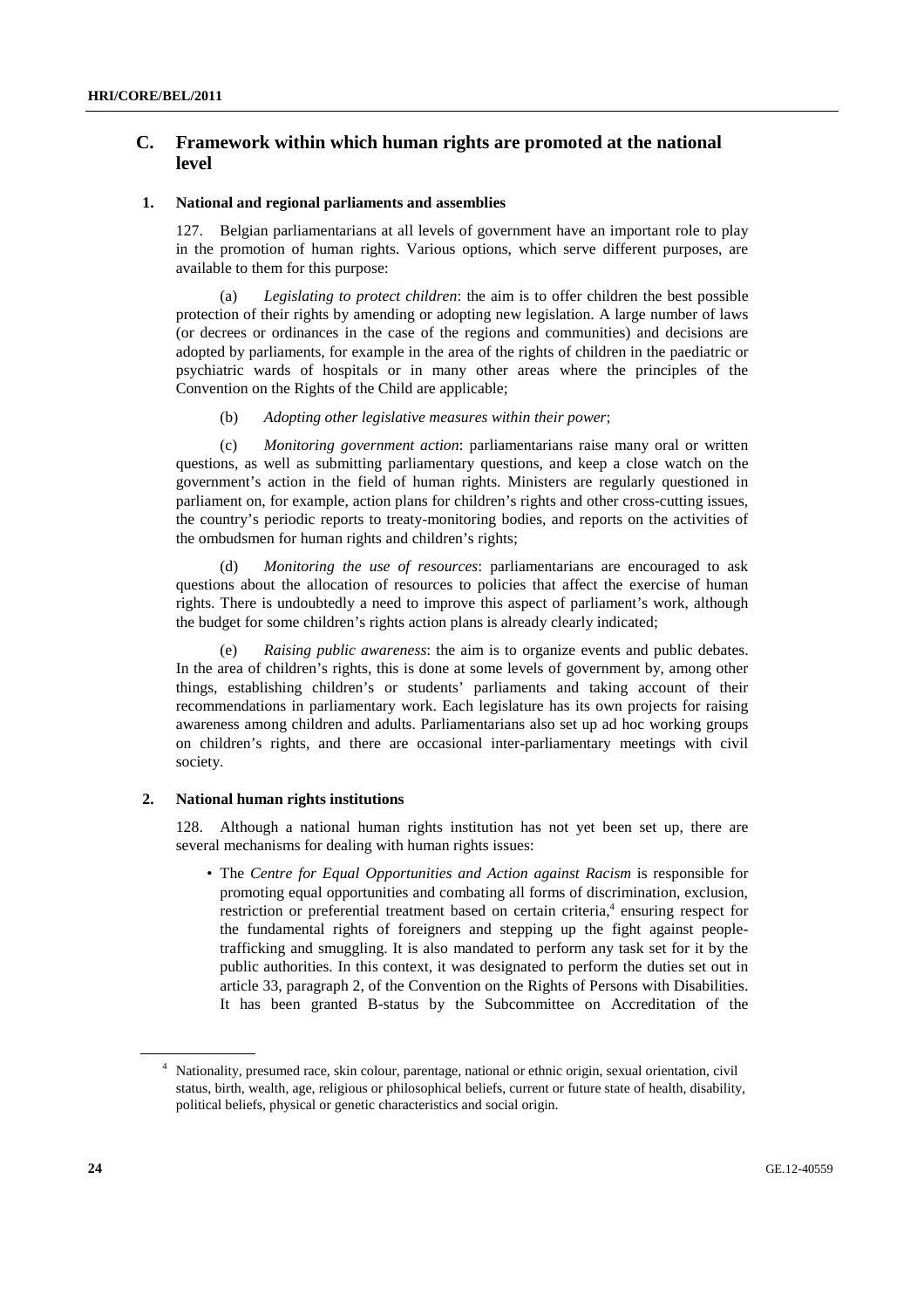International Coordinating Committee of National Institutions for the Promotion and Protection of Human Rights.

- The *Institute for Equality between Women and Men* is responsible for guaranteeing and promoting gender equality and for combating any form of gender-based discrimination or inequality. It addresses recommendations to the public authorities, organizes support for associations working in this area and can bring legal proceedings in disputes concerning gender equality.
- The *Federal Ombudsman* and the ombudsmen in the federate entities, who are answerable to their respective parliaments, handle complaints about the actions and functioning of the administrative authorities within their jurisdiction. They are also competent to receive complaints about possible human rights violations by the administrative authorities.
- The *Standing Committee on the Supervision of the Police Services* ("Committee P") is the external body responsible for overseeing the overall functioning of the police, inspection and control services and the exercise of police functions by all public servants concerned. It reports to parliament.
- The *Commission on Privacy Protection* is responsible for protecting privacy in the processing of personal data. Its main job is to reply to requests for information and deal with complaints submitted to it under the Act of 8 December 1992 on privacy protection in the processing of personal data.
- The *Inter-ministerial Commission on Humanitarian Law* coordinates the implementation of international humanitarian law instruments.
- The *National Commission on the Rights of the Child*, established in 2005 and operational since 2007, is a platform for consultation that brings together federal, community and regional authorities as well as child rights associations. Its main task is to draft and present the five-yearly report on the implementation of the Convention on the Rights of the Child and to help draw up other documents on children's rights that Belgium has to submit to international bodies. It examines and oversees the implementation of the recommendations of the Committee on the Rights of the Child and can make proposals and recommendations to the relevant authorities.<sup>5</sup>
- *Independent institutions in the field of children's rights at the regional level*: the Office of the Commissioner for Children's Rights at the Flemish parliament6 and the Delegate-General for Children's Rights appointed by the Government of the French Community receive and process complaints and can make recommendations relating to their mandate.

<sup>&</sup>lt;sup>5</sup> Act of 1 May 2006 adopting the agreement on cooperation between the State, the Flemish Community, the Flemish Region, the French Community, the Walloon Region, the German-speaking Community, the Brussels-Capital Region, the Joint Community Commission and the French Community Commission, establishing the National Commission on the Rights of the Child, of 19 September 2005 (*Official Gazette*, 10 November 2006).

Decree on the establishment of the Office of the Commissioner for Children's Rights pursuant to the creation of the post of Commissioner for Children's Rights (*Official Gazette*, 7 October 1997).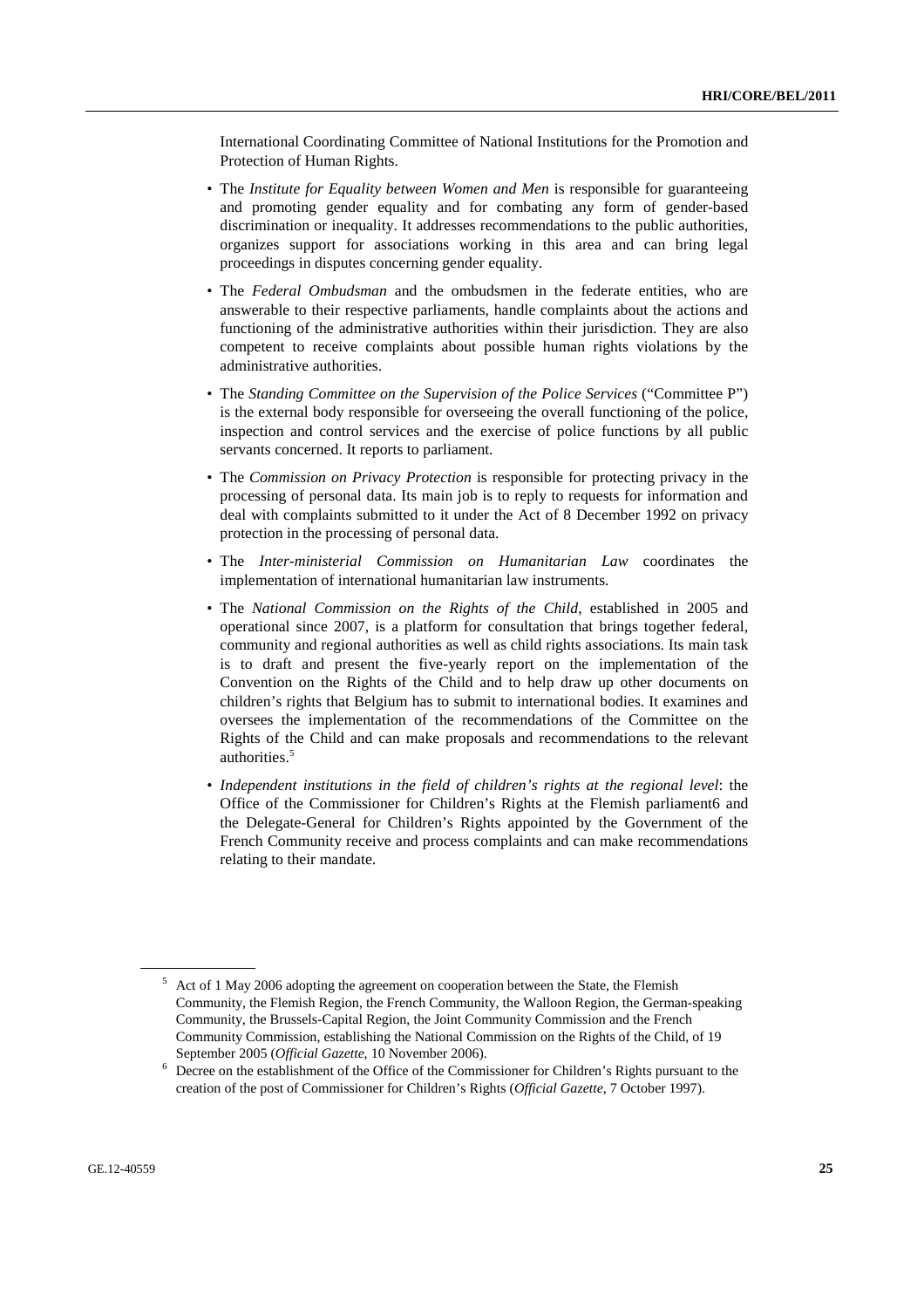#### **3. Dissemination of human rights instruments**

129. The official texts dealing with the implementation of human rights at all levels of government are translated into the State party's official languages and transmitted to the various parliaments, as well as to the authorities, public services and professionals responsible for implementing human rights in practice. The official texts are also made available to the general public on the websites of the above-mentioned institutions. Some public authorities have taken two further steps: funding the publication and distribution costs of alternative reports or studies on human rights by NGOs; and having official texts or United Nations recommendations on human rights translated into a language and form accessible to children or adults who have difficulty reading or who have special needs.

#### **4. Raising human rights awareness among public officials and other professionals**

130. Awareness-raising and training in human rights are tackled differently by different public authorities. Some professionals receive both initial training and regular advanced training in human rights, and are tested on their knowledge. This group includes, in some jurisdictions, teachers and lawyers who are specialized in the rights of young people, as well as supervisors of homework clubs and holiday camps. More needs to be done, however, to build on, systematize and further develop such training for the appropriate occupational groups.

#### **5. Promotion of human rights awareness through educational programmes and Government-sponsored public information**

131. Knowledge of human rights is an educational goal, taught and tested as such, in some jurisdictions; for example, the Flemish Community has issued a decree setting goals for courses on human rights, children's rights and active citizenship. Moreover, the communities devote a good deal of attention to passing on the memory of crimes of genocide to the next generation in schools.

132. Much more progress is expected to be made in future as a result of the greater focus in recent years on information, education and training in the field of human rights and, especially, children's rights. As a result, these elements are now priorities in various national, regional or community action plans.

#### **6. Promotion of human rights awareness through the mass media**

133. The media are very active in the area of human rights information and education and are constantly working with institutions and associations to publicize human rights principles. The media are completely independent in this respect, although they may be financed or subsidized under European, federal, regional or community policies.

#### **7. Role of civil society, including non-governmental organizations**

134. The role of civil society in the promotion of human rights is recognized and supported at all levels of government through the provision of human or financial resources.

135. Civil society has a prime role in the decision-making process as regards the realization of fundamental rights in Belgium, as it is an official partner of the various public authorities in the monitoring, follow-up and evaluation mechanisms for the observance, protection and realization of fundamental rights. Civil society organizations are involved upstream and downstream in decisions by the public authorities on policies to promote human rights. These organizations include: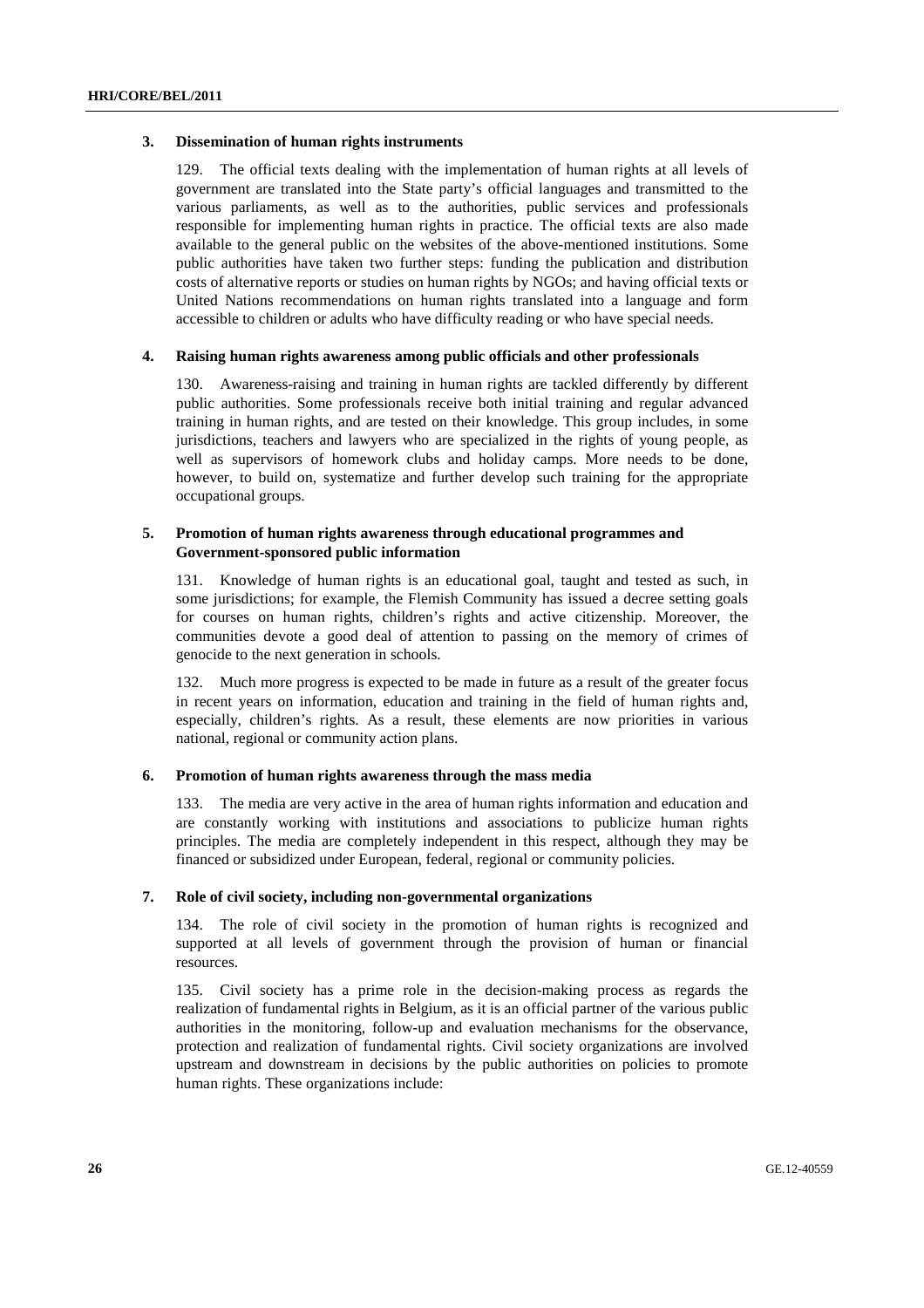- The *Ligue des droits de l'homme* and the *Liga voor Mensenrechten*, which fight against injustice and violations of fundamental rights. They raise public awareness of these rights (violence at the hands of institutions, access to justice, respect for minorities, women's rights, etc.), challenge the government and do a lot to train adults (as part of their ongoing educational activities) and to provide teaching aids and courses for education professionals;
- *Coordination des ONG pour les Droits de l'Enfant* (CODE) and *Kinderrechtencoalitie Vlaanderen*: these two umbrella organizations share the aim of protecting and defending children's rights in Belgium and the rest of the world.
- *UNICEF Belgium*: the Belgian branch of the United Nations Children's Fund promotes the Convention on the Rights of the Child. With its "What Do You Think?" project, it is trying to give children a voice in the Committee on the Rights of the Child. On the basis of this project, and in consultation with "youth councils", it produces a report on children and young people in Belgium which it sends to the Committee on the Rights of the Child within the framework of the consideration of Belgium's periodic report.
- The *Vormen* non-profit association is a centre of expertise on education in children's and human rights in the Flemish Community, which provides it with financial support. It develops materials and methods for addressing rights-related issues in schools and elsewhere.
- The *Kenniscentrum Kinderrechten* (KeKi) and the *Centre Interdisciplinaire des Droits de l'Enfant* (CIDE) are two research and training centres that aim to widely disseminate child rights expertise and promote multidisciplinary studies.

136. There is also a whole range of multidisciplinary bodies (high councils, advisory committees) comprising government representatives, academics and representatives of civil society, whose aim is to liaise with and inform government institutions about human rights issues.

#### **8. Budget allocations and trends**

137. Given the complexity of the institutional arrangements in Belgium, it is not as yet possible to determine how much of the budget is allocated to fulfilling the country's human rights obligations.

#### **9. Development cooperation and assistance**

138. Belgian development cooperation is delivered within the framework of the Millennium Development Goals, with the focus on sustainable human development and combating poverty. Belgium believes that achieving the Goals is directly related to the promotion and observance of human rights in partner countries. Almost all the work done by the Directorate-General for Development Cooperation contributes directly or indirectly to the realization of social and economic rights.

139. Every year, the Belgian development agency subsidizes activities specifically linked to human rights in developing countries, such as support for elections or the justice system.

140. In the context of multilateral cooperation, the development agency supports and funds organizations working in the field of human rights such as the Office of the United Nations High Commissioner for Human Rights, UNICEF, the United Nations Development Fund for Women (UNIFEM) (now UN Women, the United Nations Entity for Gender Equality and the Empowerment of Women) and the United Nations Population Fund (UNFPA) (sexual and reproductive rights).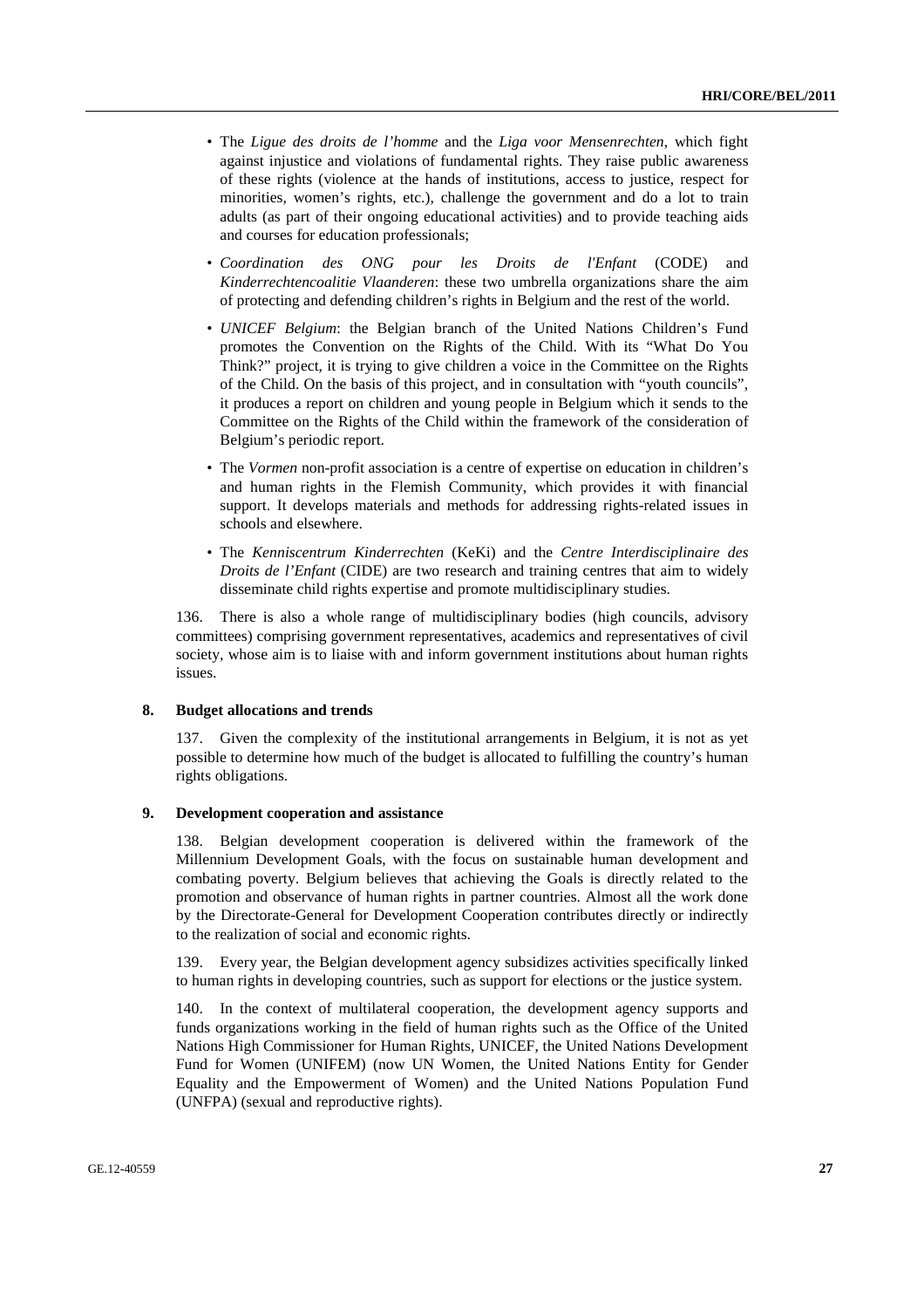141. In the context of bilateral cooperation, the Belgian development agency is actively involved in various ways in the promotion and protection of human rights in 18 partner countries. The minister for cooperation and development produces annual reports on the human rights situation in these countries for the Belgian parliament. Human rights are the focus of many initiatives and are approached in the framework of a political dialogue at both the European and the bilateral level. The new cooperation target programmes with partner countries systematically include a clause committing the two countries to promote good governance, human rights, democracy and the rule of law.

142. The Belgian development agency also supports human rights NGOs and civil society organizations. It does this either by providing direct support to civil society organizations in partner countries or by supporting the programmes of Belgian organizations (e.g. NGOs or trade unions) that are helping their counterparts to promote awareness of and respect for human rights in their country. It also indirectly subsidizes a number of initiatives to raise public awareness in Belgium of human rights in developing countries.

143. Gender equality, the empowerment of women and children's rights are treated as cross-cutting issues in the work of the Belgian development agency. In particular, Belgium has quadrupled its unearmarked contributions to UNICEF since 2009, and funds a programme to combat serious violations of children's rights, including sexual violence in armed conflicts. With regard to women, the Belgian development agency focuses on their health and sexual and reproductive rights; women, peace and security, including the fight to stop sexual violence against women; girls' education; and training for women, as well as the economic empowerment of women from rural areas.

### **D. Reporting process at the national level**

144. In Belgium, the focal point for the preparation and transmission of reports to the United Nations is the Federal Public Service for Foreign Affairs. This institution also makes the practical arrangements for drafting these reports.

145. The first stage in drafting the reports is to list the issues to be dealt with in the report and to determine which level of government, ministry or agency is responsible for each of them. A steering agency — the body considered best placed to have an overview of the issue — is then designated for each issue. The steering agency is responsible for drafting a contribution on the issue concerned for inclusion in the final report. The steering agency is designated by consensus at a coordination meeting.

146. Two important remarks should be made at this point:

- In a federal country like Belgium, the levels of government, ministries or agencies responsible for, or with a general interest in, a particular issue are many and varied. Coordination is therefore of the utmost importance. The coordination process must cover a broad range of participants and must be neutral, and so capable of producing a synthesis of different points of view.
- The only bodies or agencies that are entitled to speak on behalf of the government are those that report to the executive, at either the federal or the federate level. Representative or advisory bodies have no authority to speak for or on behalf of the government, although their contributions to the process are welcome. Such bodies can, of course, express their views and transmit them to the steering agency, but drafts and final reports are prepared by bodies attached to the executive.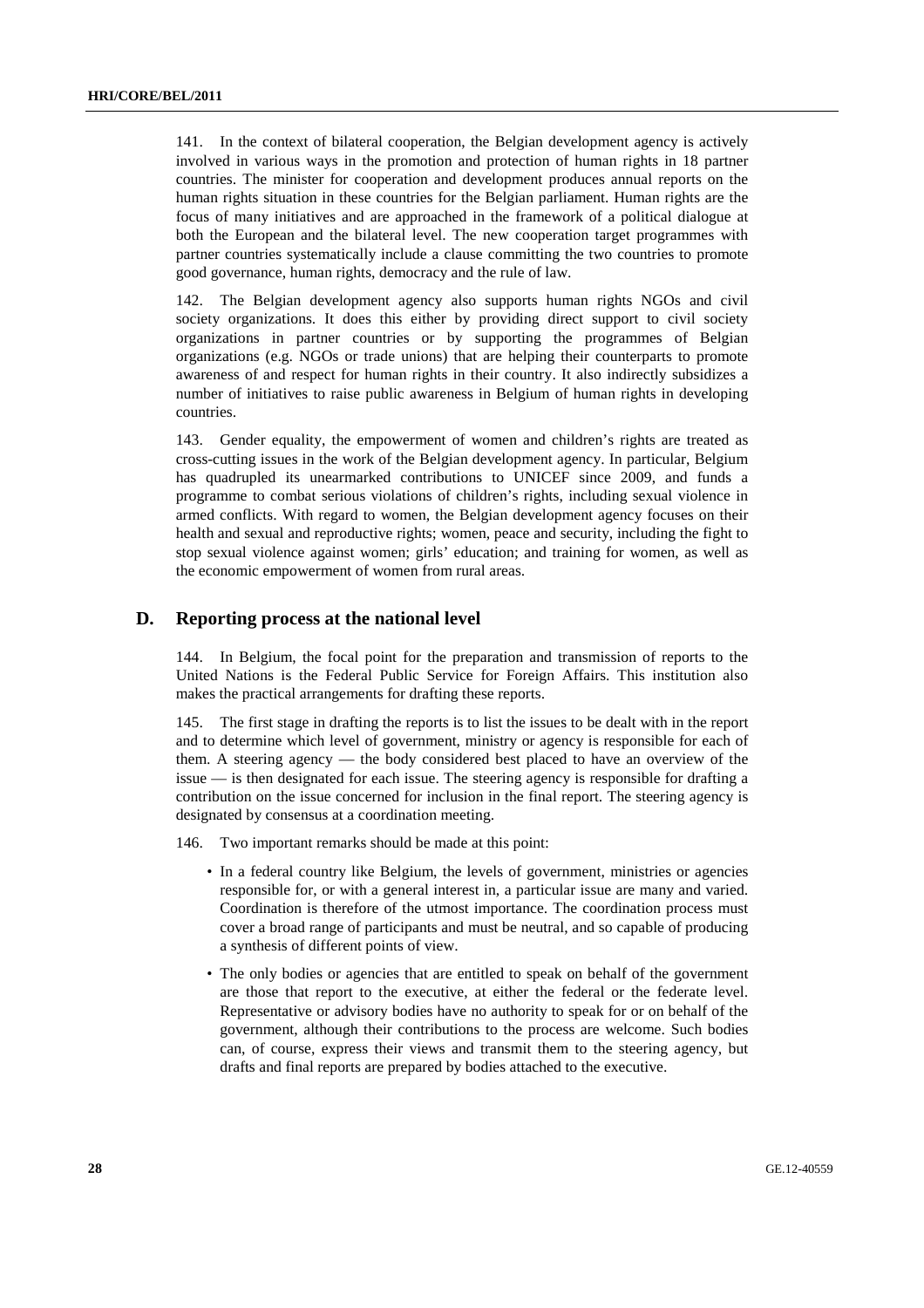147. The steering agencies then prepare their first draft. At this stage, they collect any information they consider relevant. The other levels of government, bodies or agencies are free to send them any further information they think would be useful.

148. The draft contributions are then compiled and discussed at meetings of a coordinating body called "Coormulti", which is based in the Federal Public Service for Foreign Affairs. At this stage, the relevant levels of government, agencies or authorities may send further comments or suggestions to the steering agency in charge of the draft.

149. If necessary, the contributions are revised and the final draft then passes through a further coordination process for final approval.

150. Civil society is consulted as a matter of course in the preparation of reports on human rights. Umbrella organizations are the civil society organizations of choice, but are not the only ones consulted.

151. When commitments are being undertaken, the final report may be subject to the political approval of the federal or federate governments, so that it will carry greater political weight. The coordination process involves the relevant governments and ministries, which ensures that the report concerned has political backing.

152. The preparation of the periodic report of Belgium to the Committee on the Rights of the Child is coordinated entirely by the National Commission on the Rights of the Child, which represents a wide range of civil society organizations.

153. The principles and procedures listed above were applied in the drafting of this core document.

#### **E. Other related human rights information**

154. The human rights policy pursued by Belgium is part of a wider European Union drive to promote and defend human rights. Human rights, democracy and the rule of law are core values of the European Union, enshrined in its founding treaty and reinforced by the Charter of Fundamental Rights of the European Union. Member States and candidate countries must respect human rights. European Union human rights policy stresses civil, political, economic, social and cultural rights, as well as aiming to promote women's and children's rights and the rights of minorities and displaced persons.

## **III. Information on non-discrimination and equality and effective remedies**

#### **1. Non-discrimination and equality**

155. Belgium has been harmonizing anti-discrimination legislation at the federal and federate levels on the basis of Council Directive 2000/43/EC and Council Directive 2000/78/EC. The various legislatures have adopted similar provisions, which makes them easier to follow despite the large number of laws in this area:

- Act of 30 July 1981 on punishing certain acts based on racism and xenophobia, as amended by the Act of 10 May 2007
- Flemish Community Decree of 8 May 2002 (amended in 2004, 2007 and 2009) on proportional participation in the labour market
- German-speaking Community Decree of 17 May 2004 (amended in 2007) on guaranteed treatment in the labour market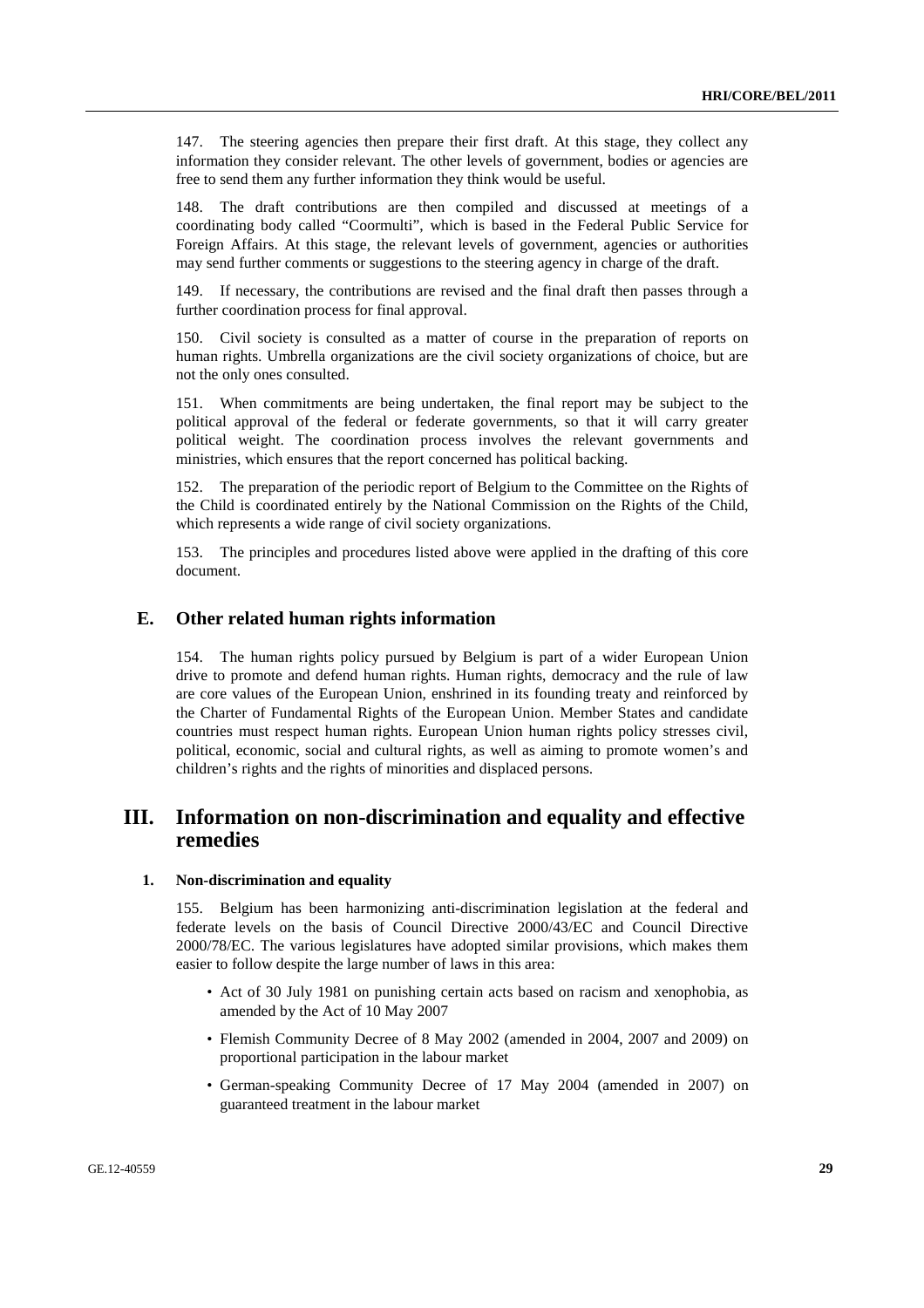- French Community Commission Decree of 22 March 2007 on equal treatment for persons in vocational training
- Act of 10 May 2007 on combating certain forms of discrimination
- Flemish Community Decree of 10 July 2008 establishing a framework for equal opportunities and equal treatment in the Flemish Region
- Brussels-Capital Region Ordinance of 4 September 2008 on promoting diversity and combating discrimination in the civil service
- Brussels-Capital Region Ordinance of 4 September 2008 on combating discrimination and ensuring equal treatment in the area of employment
- Walloon Region Decree of 6 November 2008 (amended in 2009) on combating certain forms of discrimination
- French Community Decree of 12 December 2008 on combating certain forms of discrimination
- Brussels-Capital Region Ordinance of 19 March 2009 amending the Brussels Housing Code

156. *Criteria for protection*: presumed race, skin colour, parentage, national or ethnic origin, nationality, age, sexual orientation, civil status, birth, wealth, religious or philosophical beliefs, political beliefs, language, current or future state of health, disability, physical or genetic characteristics and social origin. Pursuant to a decision of the Constitutional Court, trade union affiliation was added to this list by the Act of 10 May 2007.

157. *Prohibited behaviour*: direct discrimination, indirect discrimination, incitement to discriminate, harassment and a refusal to make reasonable adjustments for persons with a disability. A justification mechanism is provided for, with requirements that vary depending on the criterion for protection and the area of application. Base motives constitute an aggravating circumstance for a whole range of criminal offences. The anti-racism law of 30 July 1981 also covers some specific criminal offences.

158. *Areas of application*: employment, goods and services, social security and social protection, references in official documents or records, and access to any economic, social, cultural or political activity open to the general public.

159. *Sanctions*: in civil cases, an injunction may be obtained, ordering an end to the discrimination (with a penalty for failure to comply), awarding damages to the victim, declaring a discriminatory provision null and void, or publishing/posting the judgement. In criminal cases, fines or prison sentences can be imposed. A person may also be stripped of their civil and political rights.

160. *Protection mechanisms*: victims and witnesses can be protected against possible reprisals, both at work and elsewhere, provided that certain procedural conditions are met.

161. *Right to take legal action*: associations defending human rights or combating discrimination, representative or professional organizations (trade unions, etc.) and the Centre for Equal Opportunities and Action against Racism can all take legal action. The Centre can only take legal action under federal laws.

162. In 2009, following the adoption of anti-discrimination legislation in the Walloon Region (6 November 2008) and the French Community (12 December 2008), these federate entities signed cooperation agreements with the Centre for Equal Opportunities and Action against Racism and the Institute for Equality between Women and Men. Fourteen contact points were set up in the main Flemish towns to give every citizen easy access to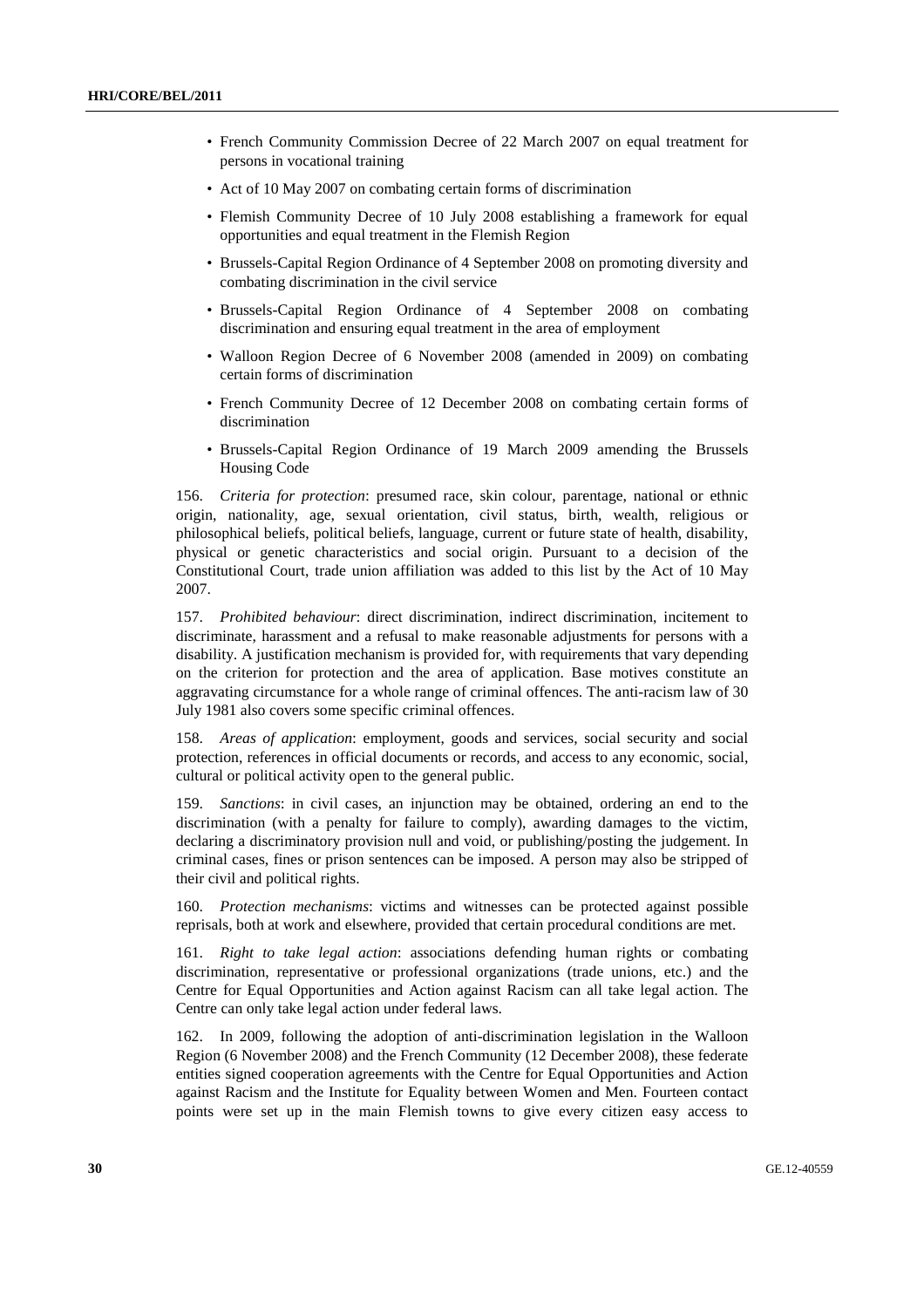information and support if they wish to report discrimination or racism. The Centre for Equal Opportunities also signed an agreement with the Territorial Employment Pact in relation to employment-related ordinances in the Brussels-Capital Region. The idea is to formalize the arrangements for cooperation in efforts to combat discrimination and promote diversity policies. Meanwhile, the German-speaking Community has designated the nonprofit organization Prisma and the Economic and Social Council to be responsible for implementing the decree that guarantees equal treatment in the jobs market.

163. The Centre for Equal Opportunities and Action against Racism was established by the Act of 15 February 1993 (see paragraph 128). Every year, the Centre publishes statistics on the reports and cases its has processed within its mandate. The statistics sort information both by protection criterion and by sector (employment, housing). Some phenomena (e.g. anti-Semitism, Islamophobia or hate speech on the Internet) are also the subject of a report. The Centre's annual report includes data provided by the police and prosecutor's offices on discrimination and hate crimes.

164. The Centre for Equal Opportunities and Action against Racism promotes equality and fights against discrimination by offering courses, producing and distributing information tools (e.g. via leaflets or the Internet) and running awareness campaigns.

#### **2. Combating racism, extremism, xenophobia and anti-Semitism**

#### *(a) Combating racism, xenophobia and extremism*

165. On 14 July 2004, the Federal Government adopted a federal action plan to combat violence based on race, xenophobia and anti-Semitism, in line with the recommendations of the World Conference against Racism, Racial Discrimination, Xenophobia and Related Intolerance (Durban 2001).

166. The plan is to be implemented by all the governments in Belgium, and focuses on the following: implementing anti-discrimination laws; the Internet as a vehicle for racist and anti-Semitic ideologies; follow-up to complaints; countering prejudice; the media; the police; measures to protect target groups; and the introduction of a "tolerance barometer". The Centre has been given responsibility for following up on this plan.

167. As regards follow-up to complaints, a so-called "reference judge" for racism has been appointed in each judicial district to deal with race and discrimination issues.

#### *(b) Combating anti-Semitism*

168. The Belgian authorities are aware of the problem of anti-Semitism and have taken steps to eliminate it, including by setting up a monitoring body. On 26 April 2004, an anti-Semitism watchdog was set up, consisting of representatives of government and the Jewish community. The Centre for Equal Opportunities and Action against Racism oversees and services the body.

169. In addition to discussions on current trends and follow-up to ongoing cases, the following priorities have been identified:

- Combating anti-Semitism and Holocaust denial on the Internet
- Drafting a circular on the best way to identify race-based offences
- Fighting organized racism, with the focus on combating racist and anti-Semitic ideas at neo-Nazi concerts
- An exploratory study on the impact of the conflict in the Gaza Strip on intercultural relations and the depth of anti-Semitism in Belgium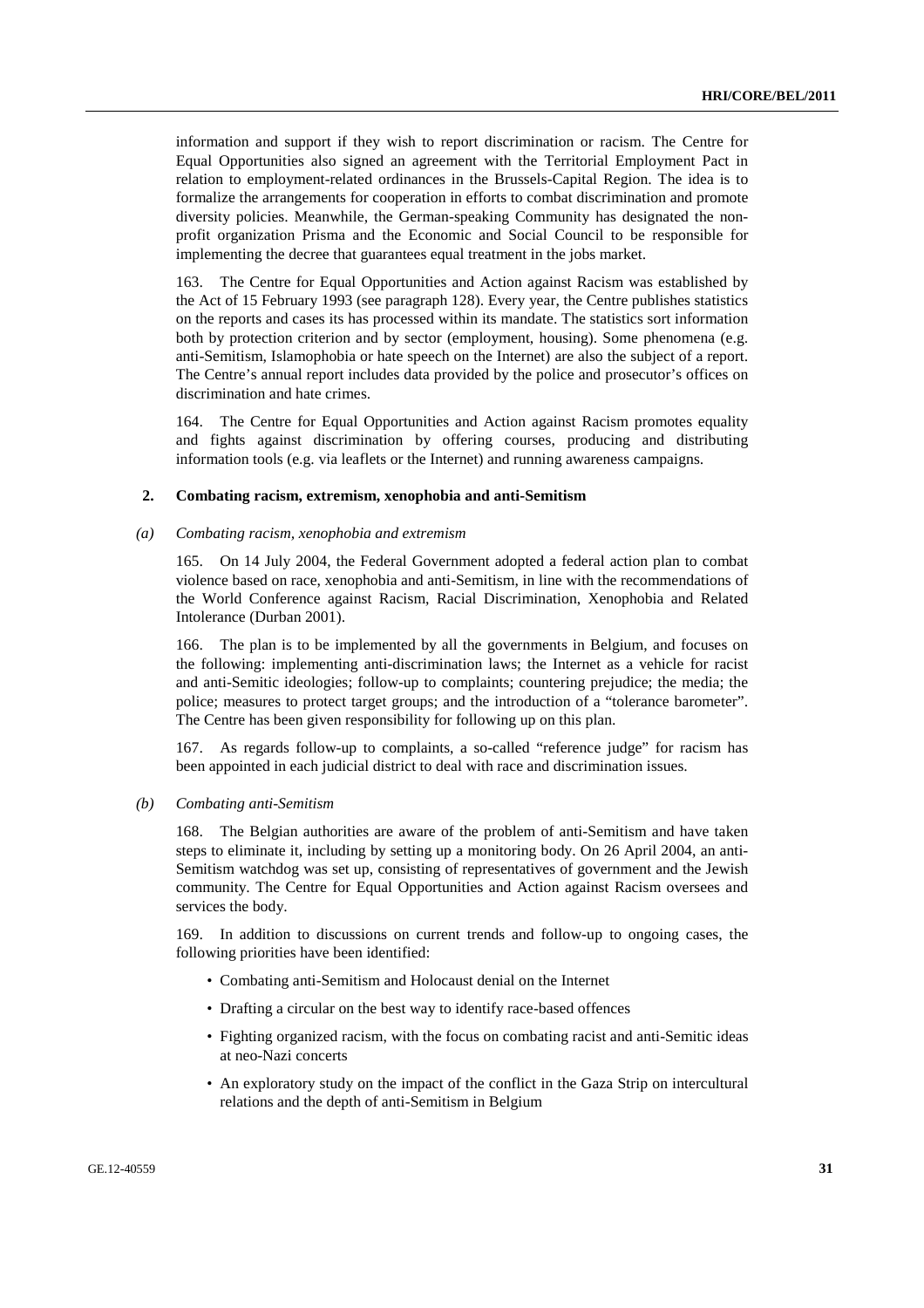#### **3. Rights of lesbian, gay, bisexual and transgender persons in Belgium**

170. In the wake of the introduction of same-sex civil partnerships in Denmark in 1989, there was a real debate on the legal arrangements for cohabiting couples. The idea at the time was to offer same-sex couples recognition of their relationship so that they enjoyed the same protection as married heterosexual couples. The so-called AIDS decade threw into sharp relief the insecure legal and social status of same-sex couples: problems with inheritance rights, recognition of their relationship by family and friends, and so on. In Belgium, the adoption of a law on legal cohabitation on 23 November 1998 was a first step towards legal equality between homosexual and heterosexual couples, and the successionrelated effects of legal cohabitation were settled in 2007.

171. The introduction of same-sex civil marriages in 2003 marked the beginning of true equality of rights as regards inheritance rights, divorce proceedings, joint income-tax returns, and so on. There is, however, one remaining difference. When a woman in a heterosexual couple gives birth, her husband is assumed to be the father, but this is not the case with a homosexual couple. If a married lesbian gives birth, her female spouse is not considered to be the child's other parent. Nevertheless, Belgium was only the second country in the world to recognize homosexual couples' right to marry. Obviously, given that same-sex marriages are not recognized in many States, it is not unusual for such couples to face problems in having their marriage recognized abroad.

172. The incorporation by Belgium of Council Directive 2000/78/EC on antidiscrimination into national law in 2003 was another step towards equality; in fact, Belgium took the opportunity to introduce a broader framework than the one required by Europe. In the event, discrimination was banned not only in the field of employment but also in access to goods and services. The country's anti-discrimination law provided tools under both criminal and civil law for fighting discrimination and hate crimes related to, among other things, sexual orientation. The anti-discrimination law was amended following an application to the Constitutional Court to have it nullified, but its principles were reaffirmed by the laws of 10 May 2007. The incorporation of the law into the legislation of the different federate entities is virtually complete, so that the principle of non-discrimination is now applicable in community and regional jurisdictions.

173. The latest subject to be tackled is the right to adopt, which was recognized in May 2006. In the decade after 2000, a number of countries — the Netherlands, the United Kingdom and Denmark among them — gave same-sex couples the right to adopt. The right to adoption raises questions about the recognition by law of many de facto situations, such as the insemination of one of the partners or single-parent adoption.

### **4. Gender equality and combating sex discrimination**

#### *(a) General framework*

174. The Belgian Constitution has expressly guaranteed the principle of gender equality since February 2002. In addition, lawmakers in the various legislatures are encouraged to adopt specific measures to ensure equal enjoyment of rights and freedoms by all citizens and to promote equal access by women and men to elected and public office.

175. Women have made great progress in the area of political decision-making thanks to the introduction since 2002 of quotas by laws and decrees which require parity in electoral lists, with the top two places taken by a person of each sex. A "one-third/two-thirds" rule generally applies to the composition of management and advisory bodies.

176. The different authorities legislate and draw up their own gender-equality policies within the terms of their respective mandates.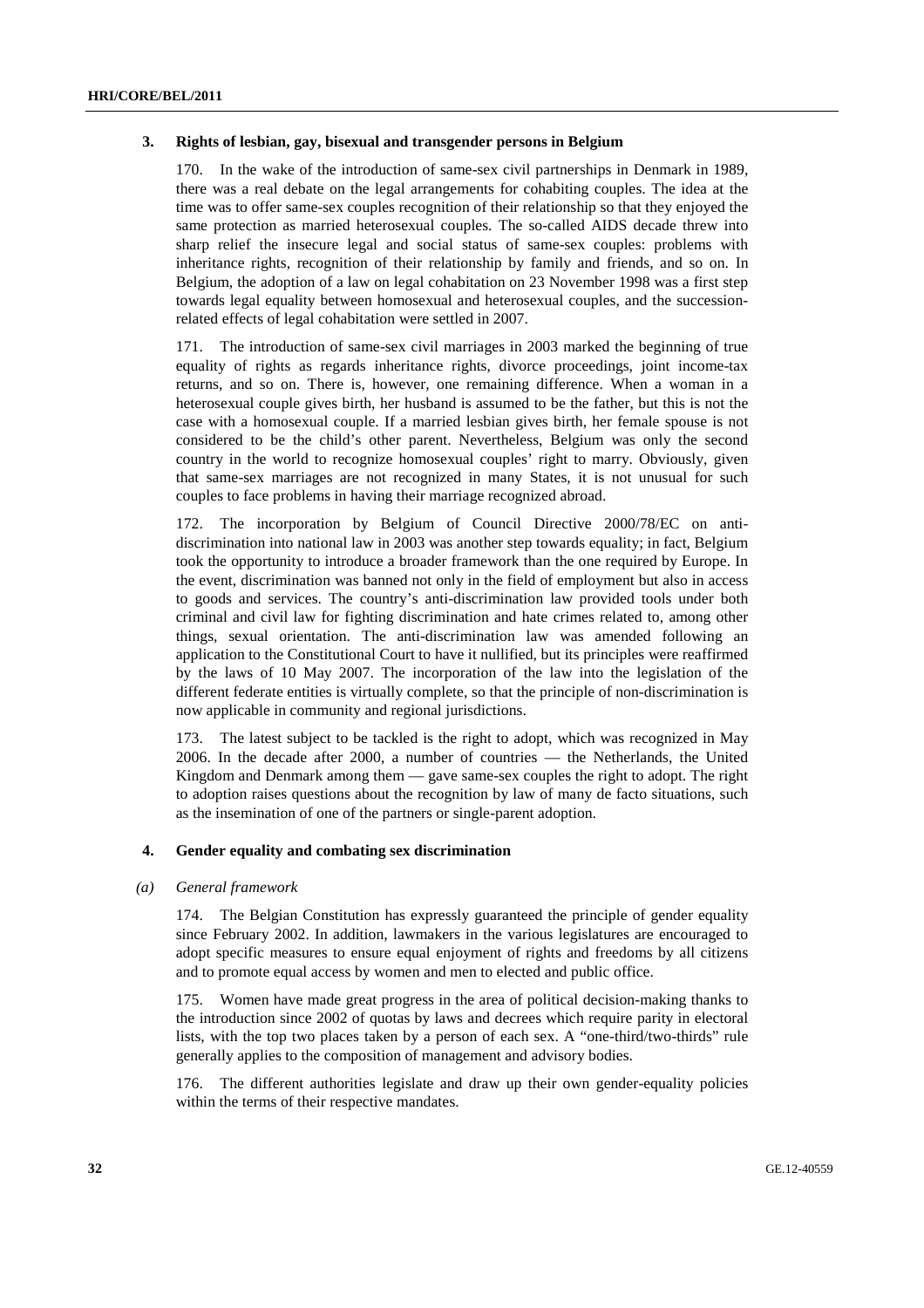177. In 2007 and 2008, legislation against various forms of discrimination, including sex discrimination, underwent far-reaching reforms at all levels of government in order to improve the protection of individuals. Sex discrimination — including on grounds of pregnancy, maternity, childbirth or sex change — and incitement to discrimination are punishable under civil and criminal law.

178. Institutional mechanisms for combating sex discrimination and promoting gender equality have been strengthened substantially.

179. The Institute for Equality between Women and Men was set up at the end of 2002 at the federal level to ensure respect for gender equality and to combat any form of genderbased discrimination or inequality. Among other things, the Institute provides assistance and support to victims of discrimination in their dealings with the justice system, conducts studies and makes recommendations to the public authorities.

180. Offices that deal with complaints of discrimination have been set up in 12 towns in the Flemish Region, as well as one in Brussels, since July 2008. Under agreements between the Walloon Region and the French Community, the Institute for Equality between Women and Men is developing a similar network in the Walloon Region. In 2003, the Walloon government established an advisory body called the Council for Equality between Men and Women. There has been an anti-discrimination help desk for job-seekers and employers in the Brussels-Capital Region since 2001.

181. Gender mainstreaming has been institutionalized by most administrations. For instance, the Federal Act of 12 January 2007 (known as the "gender-mainstreaming law") requires gender to be systematically integrated as a cross-cutting issue at the different stages of the decision-making and implementation process.

 *(b) Gender equality in the workplace* 

182. Eliminating the wage gap between men and women has been a top priority for politicians, employers and unions in Belgium for several years, and is the subject of an annual report.<sup>7</sup> According to the 2010 report, female workers earn on average 11 per cent less per hour than their male counterparts.<sup>8</sup> Over a year, the gap rises to 24 per cent, since women tend to work part-time. The figures on the wage gap for 2007 are much the same as for 2006, but the gap narrowed markedly between 2004 and 2005.

183. Belgium is developing a gender-neutral job-classification system to form the basis of wage calculations. While previous systems often undervalued the functions and characteristics of typically female occupations, this evaluation tool allows employers to easily check their system.<sup>9</sup>

184. Moreover, Belgium has adopted a range of measures to increase female participation in various areas of public life.10 A 2008 study entitled "*Femmes au sommet*" (Women at the

<sup>&</sup>lt;sup>7</sup> The 2010 report on the wage gap in Belgium can be downloaded at: www.iefh.belgium.be; www.statbel.fgov.be; and www.emploi.belgique.be. 8

The 2010 report uses survey data from 2007, which therefore do not reflect the impact, if any, of the

economic crisis on the wage gap.<br><sup>9</sup> The tool consists of a checklist for avoiding sexism in job evaluation and classification, and has two parts: the checklist itself, and a guide to the points to be considered if such a system is to be genderneutral. For more information, see: http://www.emploi.belgique.be/WorkArea/ showcontent.aspx?id=8560 and http://www.emploi.belgique.be/WorkArea/

showcontent.aspx?id=8562.<br><sup>10</sup> The latest law, dating from June 2011, introduces a quota of one third of women for the boards of directors of government enterprises and quoted companies.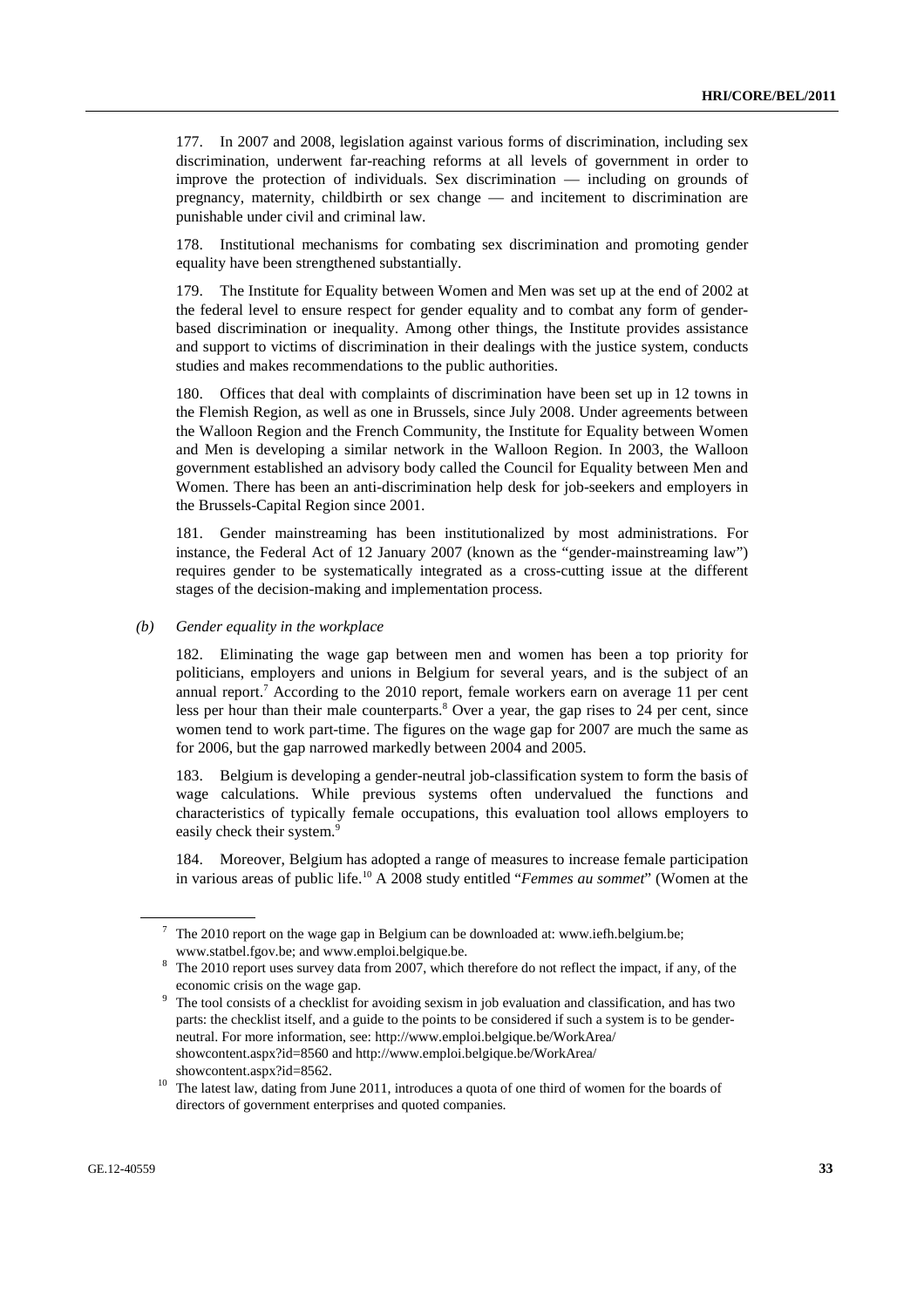$top$ <sup>11</sup> analysed female representation in different sectors.<sup>12</sup> In addition, in order to support gender mainstreaming in practice, a database on gender-related training courses (the "Genderbase") has been updated and another one on women who are experts in their field (the VEGA database) has been put online.

185. A gender-mainstreaming charter produced by the trade unions was widely distributed in September 2009 to mark its fifth anniversary. The aim of the charter is to encourage unions to pay more attention to the gender dimension in their activities, and so make employers aware of the need to treat women and men equally.

186. During its presidency of the Council of the European Union in the second half of 2010, Belgium put the issue of wage equality squarely on the table for discussion with the other member States of the European Union.

 *(c) Protection of the human rights of transsexuals* 

187. Belgium has a range of legislative texts to guarantee the rights of transsexuals and protect them from discrimination based on a sex change.

188. The Act of 10 May 2007 on transsexuality (*Official Gazette*, 11 July 2007) states that individuals who have the unchanging and irrevocable inner conviction that they belong to the sex opposite to the one on their birth certificate can, on certain conditions set out in the Civil Code, follow a simple administrative procedure to have the sex indicated on their birth certificate changed. Similarly, the Act of 15 May 1987 on surnames and first names allows such people, again on certain conditions, to apply to have their first name changed. Such a change is not discretionary but a right.

189. As regards protection against discrimination based on a sex change, both the federal State and the federate entities have passed anti-discrimination legislation that protects transsexuals, e.g. the Federal Act of 10 May 2007 on action to combat sex discrimination (*Official Gazette*, 30 May 2007) (art. 4, para. 2); the Walloon Region Decree of 6 November 2008 on combating certain forms of discrimination, including sex discrimination in the areas of finance, employment and professional training (art. 3, para. 2); the French Community Decree of 12 December 2008 on combating certain forms of discrimination (art. 2, para. 3); the Flemish Community Decree of 10 July 2008 establishing a framework for equal opportunities and equal treatment (art. 16, para. 5); and the Brussels-Capital Region ordinances of 4 September 2008 on promoting diversity and combating discrimination in the civil service and on ensuring equal treatment in the area of employment.

 *(d) Combating gender violence and violence in general* 

190. Since 2001, Belgian law has penalized the act of practising, facilitating or encouraging any form of female genital mutilation, whether or not the person gives her consent, with a prison sentence of 3 to 5 years. In 2007, Belgium passed legislation criminalizing forced marriages.

191. On 23 November 2010, Belgium adopted a new national action plan to combat violence within couples and other forms of domestic violence for the period 2010–2014.

<sup>&</sup>lt;sup>11</sup> The study can be consulted at: http://igvmiefh.belgium.be/fr/etudes/

vrouwen\_aan\_de\_top\_in\_belgi\_.jsp?referer=tcm:337-85311-64. 12 Including businesses, workers' and employers' organizations, the media and press, academia, professional associations, NGOs, politics, the judiciary, the army, the civil service and the Banque Nationale.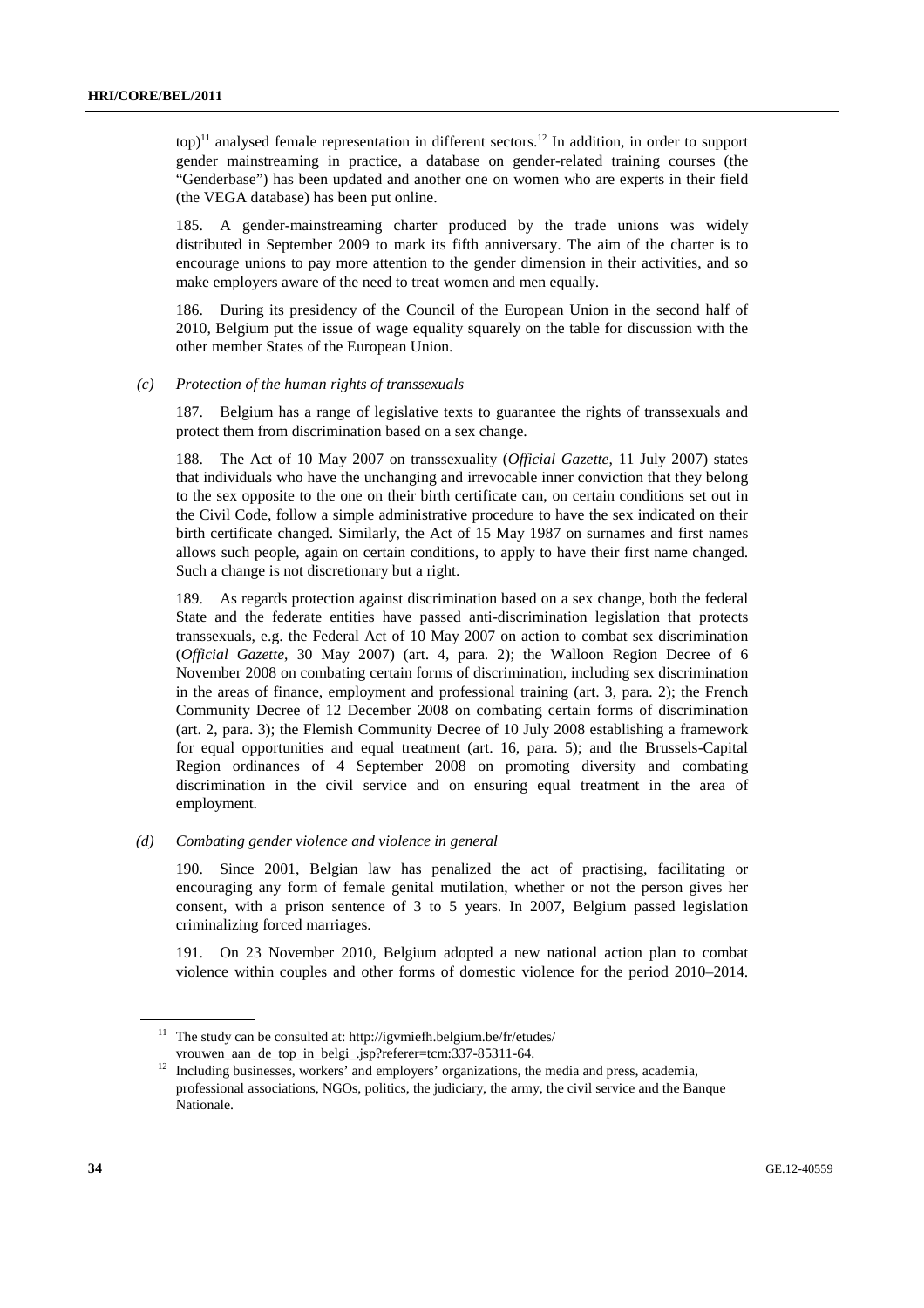The action plan covers violence within couples, forced marriages, honour-related violence and female genital mutilation.

192. Under the new plan, which involves the federal State, the communities and the regions, Belgium is committed to implementing over 120 new measures centred on the following five overall objectives: improving people's knowledge and understanding of the issues; information and awareness-raising; prevention and detection; assistance for victims and treatment for perpetrators; and defining a suitable approach for the police and the courts.

193. Moreover, combating violence in general is a priority for the police. The national security plan for 2008–2011 calls for an intensive and smart drive by the prosecution service and police to deal with serious acts of violence by individuals (particularly killings and murders), sex offences (particularly rapes) and other serious acts of physical violence.

#### **5. Rights of persons with disabilities**

194. Belgium has ratified the Convention on the Rights of Persons with Disabilities and its Optional Protocol of 2 July 2009. The competent authorities have developed monitoring mechanisms in accordance with article 33 of the Convention to assist in the reporting process (Belgium submitted its initial report under the Convention to the Committee on the Rights of Persons with Disabilities in 2011) and implementation of the Convention:

- A number of focal points have been set up at the various levels of government
- An inter-federal coordination unit has been established in the Federal Public Service for Social Security
- Independent mechanism: an agreement has been reached between the Federal Government and the communities and regions to entrust the tasks set out in article 33, paragraph 2, of the Convention to the Centre for Equal Opportunities and Action against Racism
- Participation of civil society: there is close collaboration with persons with disabilities and their representatives, as well as with other associations promoting equal opportunities, fighting discrimination, defending human rights, etc.

195. These accomplishments are all consistent with a wide-ranging and coherent policy to ensure greater respect for the human rights of persons with disabilities.

196. The equality of persons with disabilities and their protection from discrimination are established in the Belgian Constitution (arts. 10 and 11) and in the legislation of the various levels of government. At the federal level, the anti-discrimination provision is put into effect by the three anti-discrimination laws of 10 May 2007, i.e. the general antidiscrimination law, the anti-racism law and the law on gender. The Act of 10 May 2007 on combating certain forms of discrimination prohibits all forms of direct or indirect discrimination or incitement to discriminate or intimidate on grounds of, among other things, disability or current or future state of health. It requires reasonable adjustments to be made for persons with disabilities. A refusal to make such adjustments can itself be considered an act of discrimination. The anti-discrimination law is applicable to many areas of public life: employment, the goods and services sector, all economic, social, cultural or political activities, social security and social protection. It allows victims of discrimination to claim their rights and take their case to the civil courts (labour court, commercial court or court of first instance).

197. Under the Act of 15 February 1993 establishing the Centre for Equal Opportunities and Action against Racism, as amended by the acts of 25 February 2003 and 10 May 2007, the Centre is responsible for dealing with cases of discrimination, including discrimination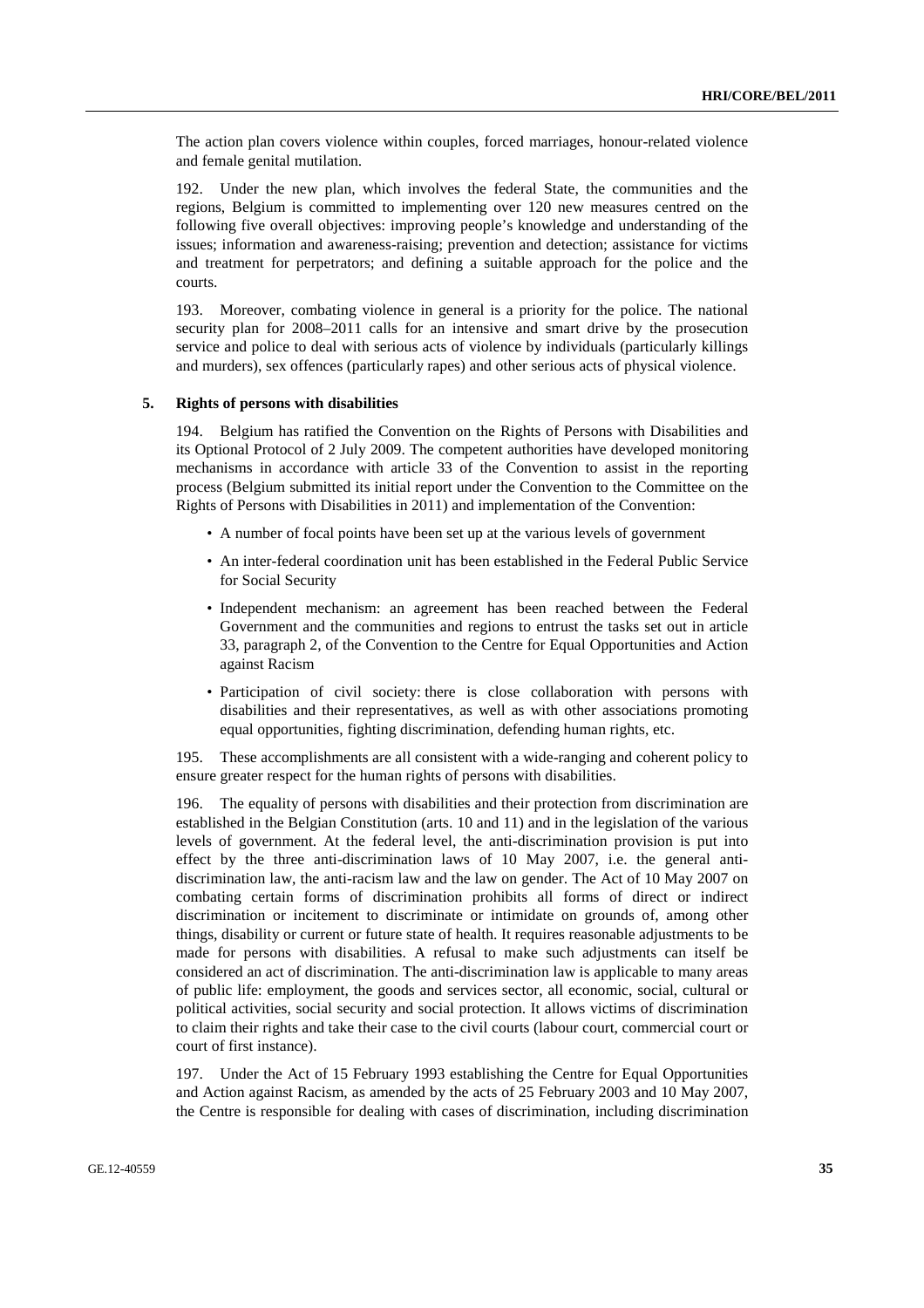based on disability. In mid-2009, the Centre began to use a new electronic system to record and process reports and individual cases submitted under anti-discrimination legislation. Data on these cases are presented in the Centre's annual and activity reports. The collection of reports of discrimination is therefore centralized in Belgium.

198. Notwithstanding the division of powers between the federate entities and the federal State in relation to disability, for the past 10 years political thinking and legislative initiatives have all been headed in the same direction, that is, towards the greater inclusion of persons with disabilities in mainstream society ("disability mainstreaming"). This approach is quite consistent with the change in paradigm evident in the Convention on the Rights of Persons with Disabilities.

199. From the viewpoint of equal opportunities for all, and given the specific needs of persons with disabilities, special attention has been paid to the accessibility of the built-up environment, transport and information and communication technology (development of mandatory standards), as well as to employment for persons with disabilities (action to forestall unemployment traps; measures to promote employment) and support for students with functional limitations (not only in special education but also, more recently, in general education, including higher education).